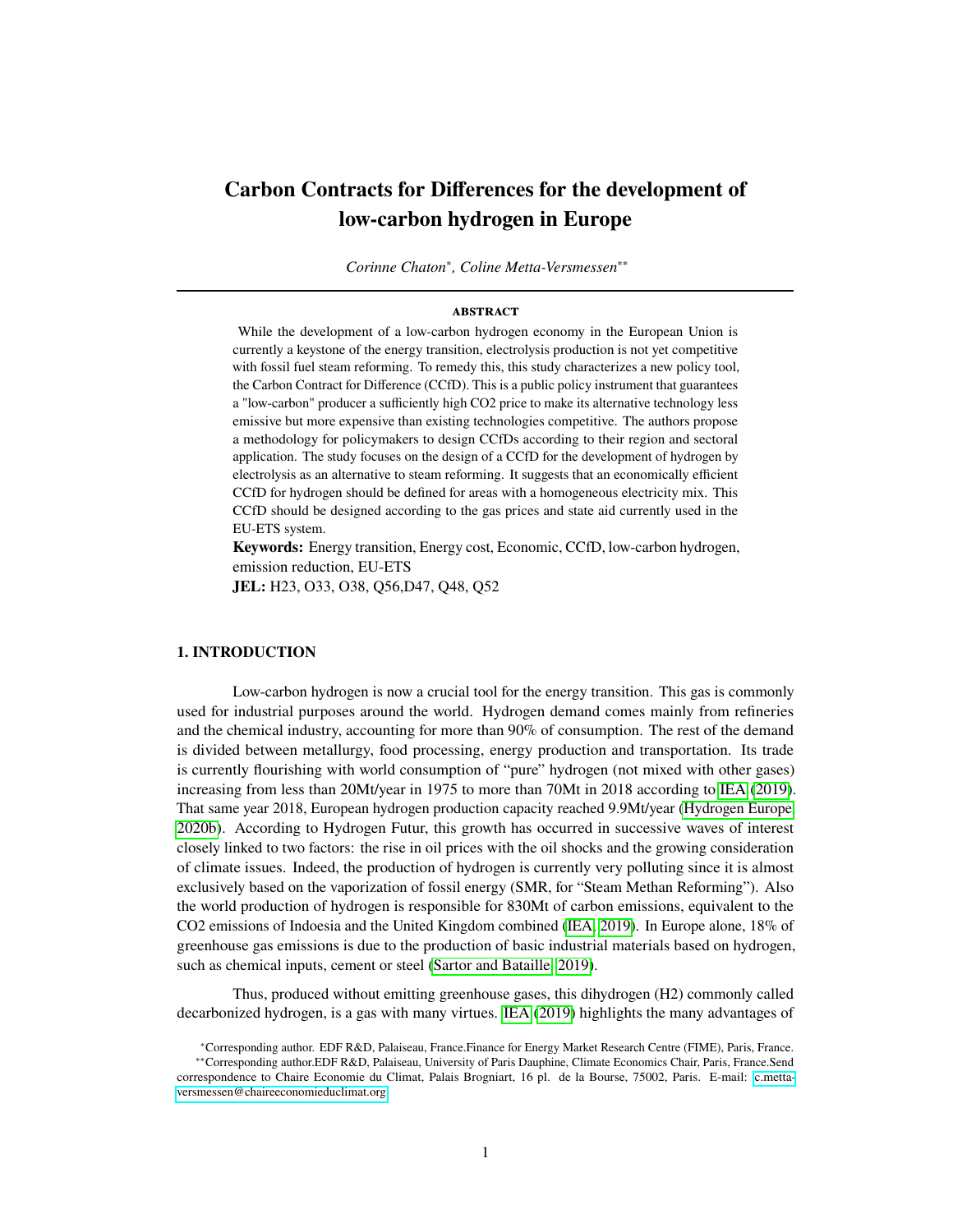hydrogen, which explains the current enthusiasm of countries for its development. Indeed, about 50 countries in the world have implemented policies to support low-carbon hydrogen production. In the European Union, most of Member States see it as beneficial for the decarbonization of hard-to-abate sectors and for the flexibility of energy networks [\(FCH2JU, 2020\)](#page-26-0). Decarbonizing this production by substituting clean technologies for polluting ones in hard-to-abate sectors is one of the main challenges of developing a low-carbon hydrogen economy. It is also expected to decarbonize a wide range of sectors by opening hydrogen to new uses. As a replacement for fossil fuels, decarbonized hydrogen could clean up, for example, road transport or the building sector. In addition, by enabling energy storage, hydrogen could bring additional flexibility to energy networks, and so compensating for the variability of renewable energies.

In this study, our focus is concentrated on the European Union where low-carbon hydrogen seems to be driven by a proactive impetus from European governments. In July 2020, the EU published its "Hydrogen Strategy for a climate-neutral Europe", in which it sets ambitious targets for decarbonized hydrogen<sup>[1](#page-0-0)</sup>. This momentum is shared by a growing number of Member States that are developing specific national strategies on this subject [\(FCH2JU, 2020\)](#page-26-0). In this context, most of them seem to focus their strategy on the development of electrolysis to decarbonize hydrogen production (a production noted PtH for Power-to-Hydrogen). Indeed, in line with the [European Commission](#page-26-1) [\(2020\)](#page-26-1), Member States seem to favor the emergence of electrolysis rather than Carbon Capture and Storage  $(CCS)$  methods combined with  $SMR<sup>2</sup>$  $SMR<sup>2</sup>$  $SMR<sup>2</sup>$ . However, if efforts have been made to support the research and development phase (R&D), thanks in particular to investment aids  $3$ , few concrete measures have been taken to develop massive production. Thus, according to [Hydrogen Europe](#page-27-1) [\(2020b\)](#page-27-1), current and planned projects for the development of electrolysis can only achieve 36% of the 2024 European objective and 23% of the 2030 one.

One of the main obstacles to this development is the lack of competitiveness of PtH hydrogen compared to production by SMR. In fact, the cost of hydrogen produced exclusively from renewable energies varies between 2.5 and 5.5€/kg, whereas the cost of SMR production is 1.5€/kg [\(European](#page-26-1) [Commission, 2020\)](#page-26-1). According to the Hydrogen Council, economies of scale achievable in the production chain would allow 90% of the potential cost reductions of low-carbon hydrogen to be realized [\(Hydrogen Council, 2020\)](#page-27-3). This Council asserts that with the right policy framework<sup>[4](#page-0-0)</sup>, these costs could fall to between  $\epsilon$ 1.4 and  $\epsilon$ 2.3/kg by 2030 [\(Hydrogen Council, 2021\)](#page-27-4). Thus, these savings on low-carbon hydrogen will not be sufficient to achieve cost competitiveness without an effective carbon pricing system [\(RTE, 2020b\)](#page-27-5).

The appearance of high carbon or gas prices seems necessary to disqualify steam reforming production. As the price of gas is dependent on international markets, the only lever available to political governance seems to be the carbon price. However, according to [Sartor and Bataille](#page-27-2) [\(2019\)](#page-27-2), it turns out that the instability and the relatively low level (until recently<sup>[5](#page-0-0)</sup>) of the carbon price in the European Emissions Trading System (EU-ETS) do not allow sufficient signaling for the commercialization of disruptive technology products. To remedy this, they study the benefits of using a Carbon Contract for Difference (CCfD).

The CCfD is a policy tool first described by [Helm and Hepburn](#page-27-6) [\(2005\)](#page-27-6). It is a contract that assures the investor of a fixed carbon price by committing the public decision-maker to pay a certain

<sup>&</sup>lt;sup>1</sup>The EC has set targets of 6 GW of electrolyzer capacity by 2024 and 40 GW by 2030.

 ${}^{2}$ In 2018, CCS methods accounted for only 0.7% of hydrogen production capacity, compared to 1.6% for electrolysis [\(Hydrogen Europe, 2020b\)](#page-27-1), because the product purity level is better with electrolysis than SMR.

<sup>&</sup>lt;sup>3</sup>These innovation aids are provided through the IPCEI, the Innovation Fund, the Horizon 2020 program or other nationally financed programs.

<sup>4</sup>The Hydrogen Council recommends that governments implement measures consistent with their national strategy. For example, incentives for consumption and the development of new uses would support economies of scale.

<sup>&</sup>lt;sup>5</sup>The price of CO<sub>2</sub> futures on the carbon market crossed  $\epsilon$ 80 per ton on December 6th, 2021, so [Sartor and Bataille](#page-27-2) [\(2019\)](#page-27-2) findings from 2019 should be viewed with caution.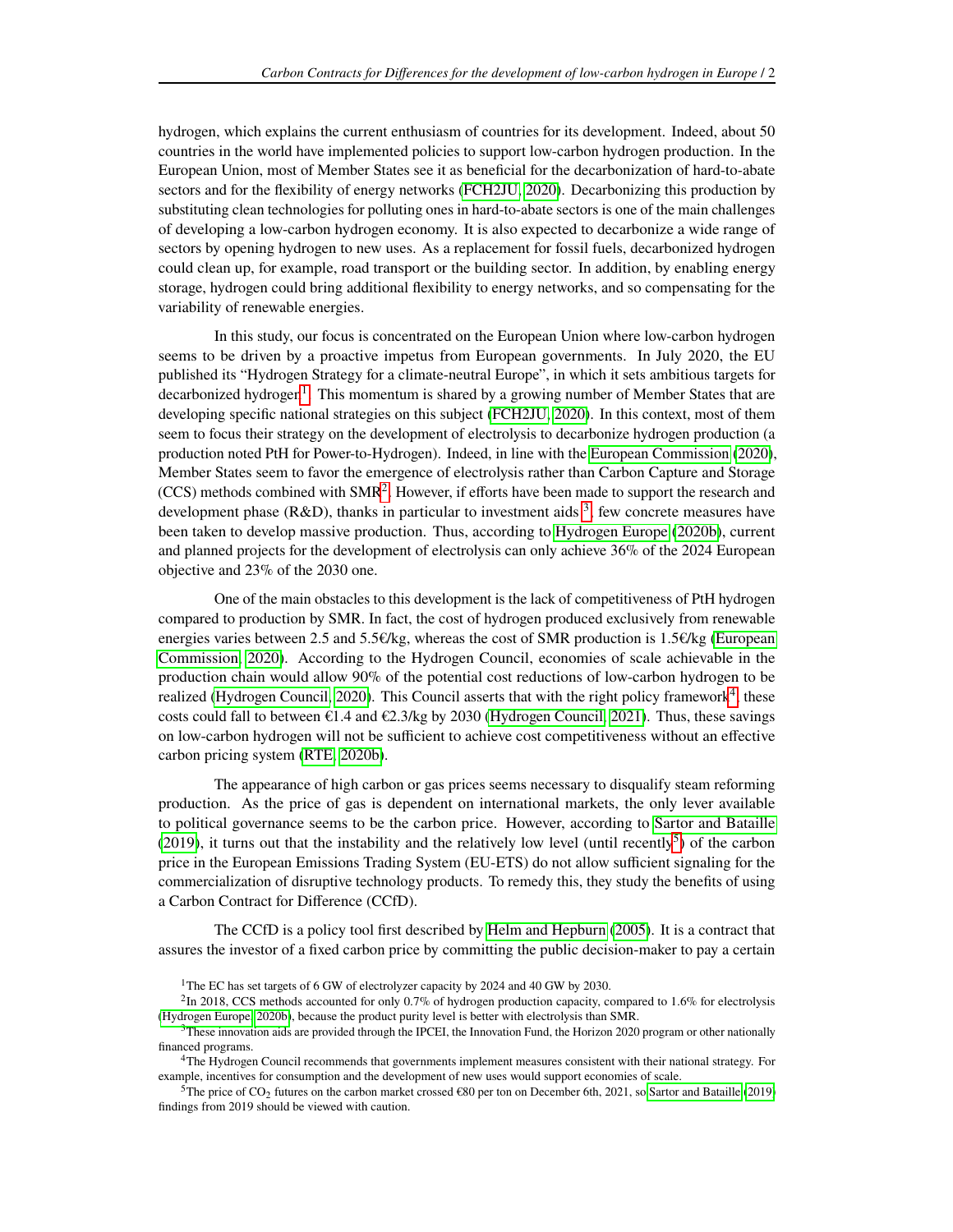amount corresponding to the production cost difference between the low-carbon technology and the reference one if the market carbon price is less than the fixed one. If the market price is higher than the fixed one, the government is reimbursed. Many advantages of this measure are highlighted by the literature.

To begin with, this contract is promoted for its risk reduction potential for low-carbon innovations investors. Actually, [Jeddi et al.](#page-27-7) [\(2021\)](#page-27-7) explain the contract makes it possible to reduce two types of risks borne by investors in low-carbon projects. The first one is the *damage risk* which is linked to changes in the carbon price over time due to changes in the perception of environmental damage. In this sense, [Chiappinelli and Neuhoff](#page-26-2) [\(2020\)](#page-26-2) demonstrate CCfDs can reduce uncertainty about carbon price fluctuations due to temporal inconsistency in government strategies. In a mutually beneficial situation, the government agrees to tie its hands through the contract, which imposes a negative trade-off if it decides to lower the environmental damage valuation by the community and, thus, the market carbon price. A second risk borne by investor in low-carbon projects correspond to a *variable cost risk* caused by the immaturity<sup>[6](#page-0-0)</sup> of the new technology compared to the cost competitiveness of the existing technology. Thus, by setting a higher carbon price, CCfD would allow innovation projects to overcome the "valley of death"<sup>[7](#page-0-0)</sup>, after the R&D phase. In this way and thanks to an analytical model integrating investors' risk aversion, [Richstein](#page-27-8) [\(2017\)](#page-27-8) demonstrates that CCfD reduces the risks weighing on the project's revenues and thus reduces financing needs due to a lower risk premium. [Richstein and Neuhoff](#page-27-9) [\(2020\)](#page-27-9) extend this reasoning by demonstrating the CCfD also reduces the necessary carbon price<sup>[8](#page-0-0)</sup> for investment in the project. Indeed, by setting a fix carbon price, the CCfD secure the project's revenues and allows the competitiveness of the investment for a lower carbon price. In the same vein, [Jeddi et al.](#page-27-7) [\(2021\)](#page-27-7) show, with a general equilibrium model, that the CCfD allows to reach a higher collective surplus than in situations where the carbon price is fixed or totally flexible. For this dual hedging, the CCfD is considered by [Gerres and Linares](#page-27-10) [\(2020\)](#page-27-10) as the best coverage tool for decarbonized technologies to date.

Second, CCfDs have the advantage of being politically feasible. From an empirical point of view, this tool is already being considered or even implemented by a growing number of governments. For example, the EC suggests the use of CCfD in its hydrogen strategy and in the fit for 55 [\(European](#page-26-1) [Commission, 2020,](#page-26-1) [2021\)](#page-26-3). Germany is considering it in its hydrogen strategy [\(Federal Government,](#page-26-4) [2020\)](#page-26-4) and the Netherlands has implemented it in its energy plan [\(Netherlands Enterprise Agency,](#page-27-11) [2020\)](#page-27-11). This impetus can be explained by the following advantages. First, [Chiappinelli and Neuhoff](#page-26-2) [\(2020\)](#page-26-2) indicate the government benefits from the contract since it allows for efficient financing per ton of decarbonized emissions with possible returns if the price of carbon increases above the fixed price. Thus, the cost of this policy would be only a small part of the public financing of the energy transition according to [Sartor and Bataille](#page-27-2) [\(2019\)](#page-27-2). Then, these authors support the possibility of rapid and effective implementation of this measure, unlike the other policies studied. Indeed, to decarbonize the industry, the introduction of a price floor or border adjustments are proposed. However, in the short term, it is not politically feasible to implement them convincingly, unlike CCfDs, which can be effective even on a national scale. These advantages may expain why [Chiappinelli et al.](#page-26-5) [\(2021\)](#page-26-5) mention this tool as one of the policies that could be useful for decarbonization in a post-covid recovery context.

As the benefits of CCfD have already been studied, our study complements this literature in two respects. First, previous studies remain unclear on the precise design of the contract. While

<sup>6</sup>Most of low-carbon innovations are bearing higher marginal costs than existing technologies due to higher costs of inputs or maintenance.

This is an expression used to describe the failure of the development of innovation projects after a phase of  $R&D$ subsidized by public aid.

 ${}^{8}$ The "necessary carbon price" is understood as the carbon price sufficient for the competitiveness of low-carbon investments. In the absence of CCfD this price is setting (or not) by the market while, in the case of a CCfD, this price is setting by the strike.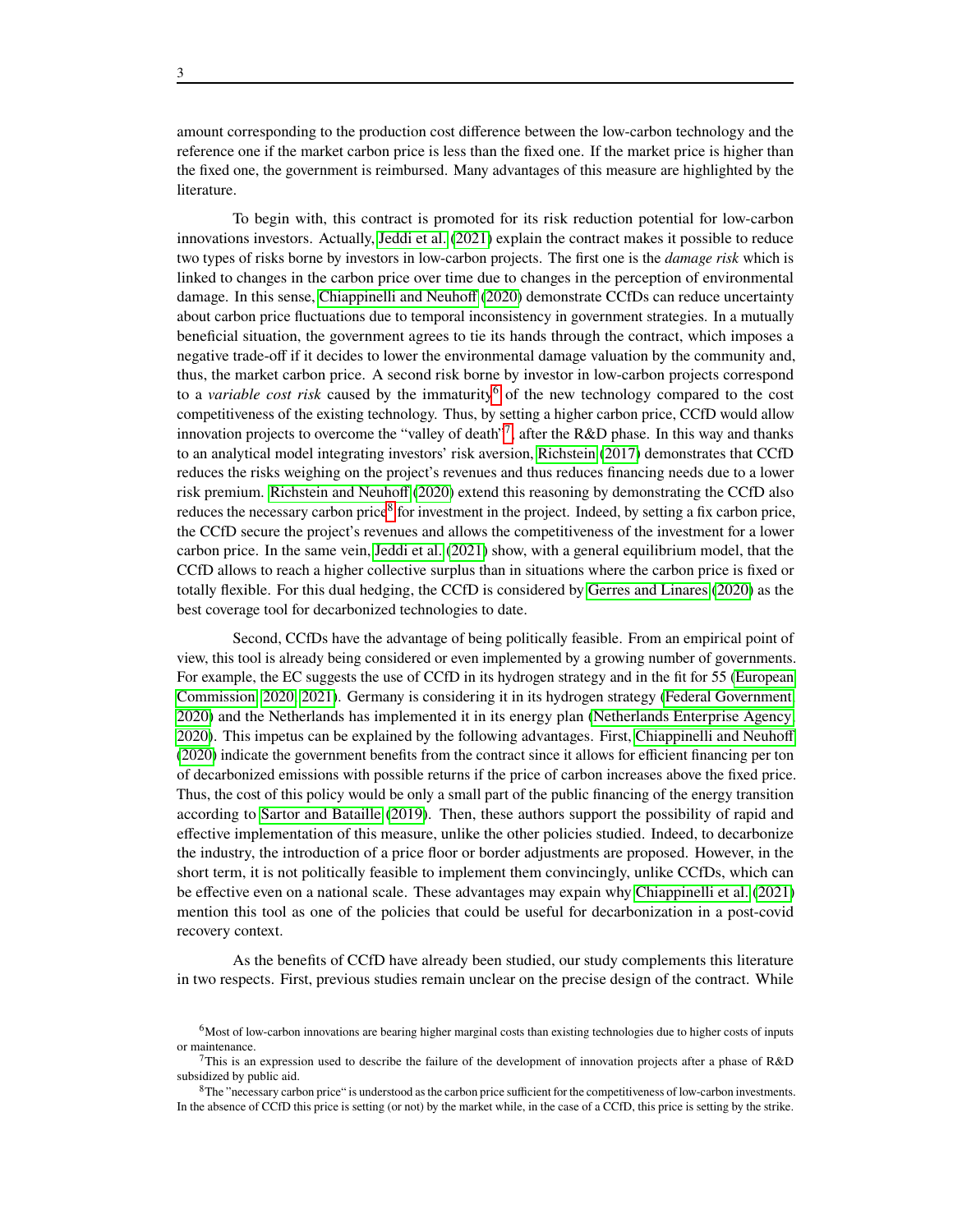authors put forward intuitive arguments to defend this or that characterization, a precise analysis to settle these debates has generally not been conducted in the existing literature.

There are usually six main characteristics of the contract. The first is the type of contract. Thus, some authors complete the first characterization of CCfD from [Helm and Hepburn](#page-27-6) [\(2005\)](#page-27-6). For example, [Richstein](#page-27-8) [\(2017\)](#page-27-8) invites to consider what he calls project-based CCfD in order to specifically link the payment of the contract to the volume of emission reductions associated with a project and thus avoid subsidizing portfolios of technologies that would generate windfall profits. [McWilliams](#page-27-12) [and Zachmann](#page-27-12) [\(2021\)](#page-27-12), on the other hand, focuse on a so-called "commercialization contract" contract that allows the scale-up low-carbon technologies just after the R&D phase. Hence, he advocates a contract without a payback period in order not to disincentivize investors to contract.

Therefore, the type of contract has an influence on the second characteristic: the duration of the contract. While [Helm and Hepburn](#page-27-6) [\(2005\)](#page-27-6) consider a long-term contract, between 20 and 30 years, to allow for a phase that fully repays the subsidy period, [McWilliams and Zachmann](#page-27-12) [\(2021\)](#page-27-12) consider that a period of 3 to 5 years is sufficient to cover the marketing phase alone.

The third characteristic is the scale of the measure implementation. Most authors favour a European development of the contract, arguing that the more homogeneous the measure is between countries, the lower the cost of the policy will be, due to better competition between actors [\(Gerres](#page-27-10) [and Linares, 2020\)](#page-27-10). However, as the German and Dutch examples make clear, governments seem to opt for national development of CCfDs in the low-carbon hydrogen support case. Actually, this second option is in line with our results, as explained further below.

Finally, the last three characteristics - allocation methods, strike<sup>[9](#page-0-0)</sup> and contract payment - are the least studied in the literature, although they are of great importance for public authorities. To our knowledge, the authors are unanimous in recommending a multi-stage auction system to select the beneficiaries of the contract and the associated strike price and payment [\(Helm and Hepburn,](#page-27-6) [2005;](#page-27-6) [Richstein, 2017;](#page-27-8) [Sartor and Bataille, 2019;](#page-27-2) [Gerres and Linares, 2020\)](#page-27-10). In this case, perfect competition between low-carbon investors would reveal the most efficient technology (unbiased technology selection) and the associated threshold price. However, public authorities seem to favor upstream technology selection and a threshold price ceiling. Indeed, perfect competition is difficult to achieve in practice. In addition, countries may have an interest in selecting the upstream sector of activity in order to meet their national emissions reduction targets. Whatever the allocation system considered, no study, to our knowledge, has studied in detail the construction of the strike and the payment associated with the contract. This information seems to be crucial for the public authorities and investors concerned. One may therefore wonder what the strike and payment associated with the CCfD would be at the end of a perfect allocation system (perfect expectations and information of the public authorities or perfect competition in an auction system).

The second contribution of our study is the analysis of CCfD in the specific case of hydrogen electrolysis development. While to our knowledge, it has not been studied yet, it seems this tool could be adapted to it. Indeed, [Talebian et al.](#page-27-13) [\(2021\)](#page-27-13) are interested in the effectiveness of existing or potential policies <sup>[10](#page-0-0)</sup> targeting the development of the light hydrogen vehicle production chain in British Columbia, according to environmental and economic criteria. Adopting a multi-period and spatial cost-minimization model<sup>[11](#page-0-0)</sup>, the authors show that the most effective policies to support large-scale production from central electrolysis are subsidies for operating costs (OPEX), ahead of investment subsidies and a ban on SMR production. In this context, CCfDs can be considered

 $9$ The optimal strike for the contract is the set of threshold carbon prices at which electrolytic hydrogen could be competitive with SMR hydrogen.

 $10$ The model considers the two policies currently in place in British Columbia, the LCFS and a carbon tax, as well as potential additional policies such as a ban on steam reforming production and subsidies for electrolytic production or carbon capture and storage (CCS).

<sup>11</sup>H2SCOT is a mixed integer linear model.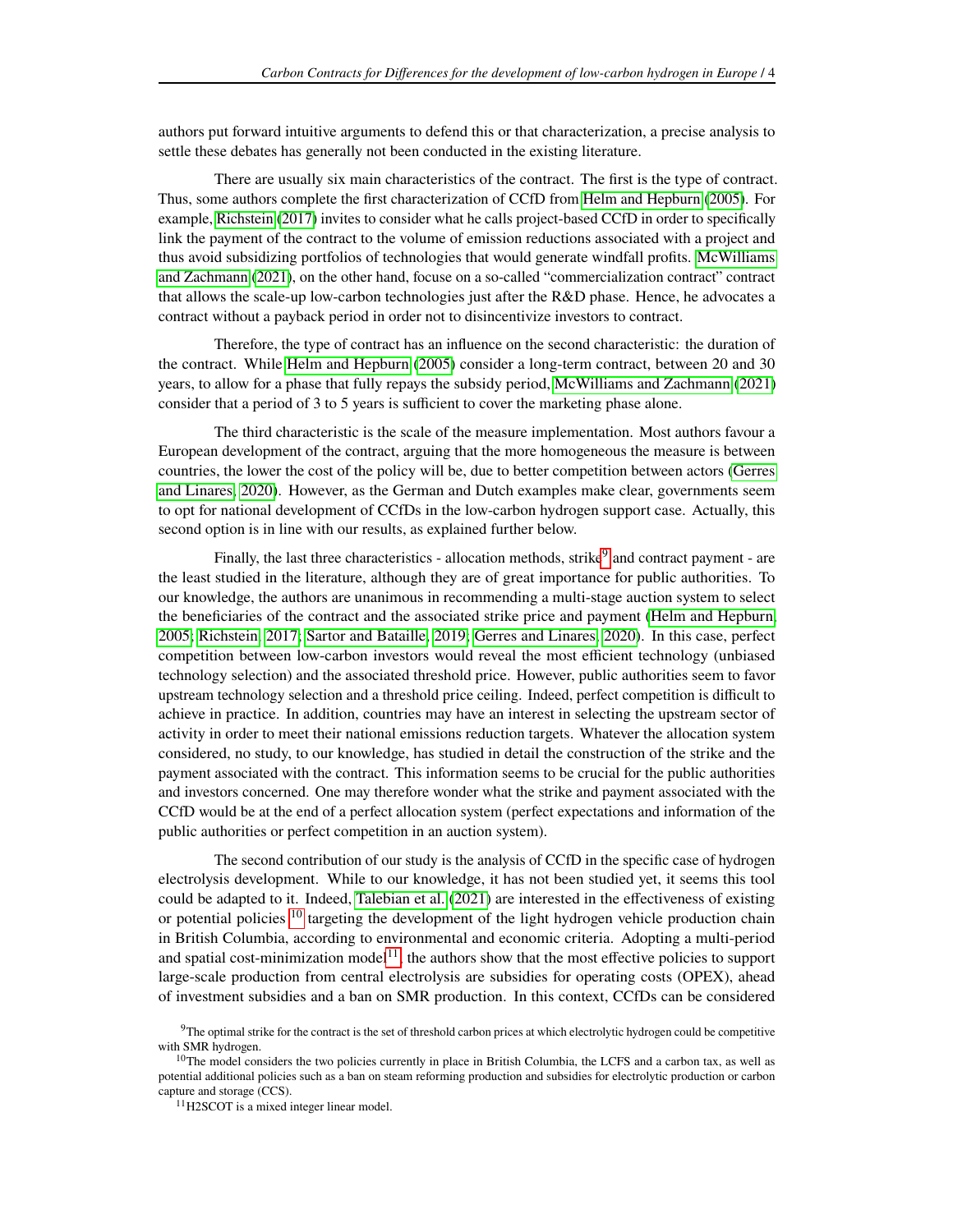as a subsidy to OPEX since they reduce operating cost risks. Also, [Richstein and Neuhoff](#page-27-9) [\(2020\)](#page-27-9) emphasize the relevance of CCfDs in the case where there is a risk on the technology operating cost. It can correspond to the situation of hydrogen production by electrolysis, since it relies on electricity prices, known to be highly variable. Indeed, as electricity prices are formed on the spot markets, they equalize the marginal costs of the last generation unit called. Depending on the load requested, these costs can correspond to those of coal or gas-fired power plants, which therefore include the carbon price. This is why the PtH cost in Europe can be more affected by the increase in the carbon price than the SMR one [\(RTE, 2020b\)](#page-27-5). This carbon price indirect effect on PtH production and the low pollution cost for SMR producers due to free allowances are two barriers to the effectiveness of the carbon price in the sector. Thus, the implementation of a CCfD for the development of low-carbon hydrogen could complement the EU-ETS system whose current design seems insufficient to allow electrolysis to be competitive with steam reforming.

Thus, the objective of this study is to analyse the construction of "perfect" CCfD's strike and payment allowing to support PtH development. We show there can be multiple threshold prices defining the strike and not just one as suggested by, for example, [Sartor and Bataille](#page-27-2) [\(2019\)](#page-27-2) and [Richstein and Neuhoff](#page-27-9) [\(2020\)](#page-27-9). We argue for the benefits of a reimbursement phase to avoid windfall profits. Finally, since the value of the strike is impacted by the price of electricity, we invite characterizing the CCfD according to the power mix of each implementation region.

The section [2](#page-4-0) is devoted to contract modeling to determine the appropriate contract strike and payment for hydrogen development. The most efficient CCfD, i.e. the lowest cost contract allowing for an equivalence of the marginal costs of hydrogen production between SMR and electrolysis, is determined for each EU-ETS market design. These marginal costs are a function of the prices of gas and carbon for SMR technology and of electricity prices (which are a function of carbon price and marginal cost of the last production unit called) for PtH technology. Thus, using different data sources [\(CRE, 2010–2019;](#page-26-6) [RTE, 2016\)](#page-27-14), an estimation of marginal costs allows us to determine the characteristics of French and German CCfDs in the section [3.](#page-11-0) Finally, we conclude this study with its implications for policy makers.

#### <span id="page-4-0"></span>**2. METHODOLOGY**

#### **2.1 General framework**

#### *2.1.1 Hydrogen, a self-consumed production*

Let us consider  $n$  firms producing a homogeneous good: hydrogen. These firms can be classified into two groups according to their production technology. The first is the group of hydrogen producers by steam reforming technology (SMR), represented by  $j \in 1, ..., J$ ) where  $K_j^s$  is the j producer's production capacity. The second is the group of hydrogen producers by electrolysis (PtH), represented by  $i \in (i = 1, ..., I)$  where  $K_i^e$  is the production capacity of producer i.

SMR is the predominant technology and its production capacity is sufficient to meet the entire hydrogen demand, noted  $D(p_h)$  where  $p_h$  is the hydrogen price. On the other hand, the capacity of PtH cannot meet all the demand. These assumptions reflect the current situation. Indeed, according to [Hydrogen Europe](#page-27-1) [\(2020b\)](#page-27-1), the European demand in 2018 is 8.3Mt of hydrogen while the electrolysis installed capacity is only 0.18 Mt. While the scenarios foresee an increase in this demand up to 56.3 Mt by 2050 [\(FCH2JU, 2019\)](#page-26-7), the planned investments in electrolysis would only allow the production of 4.38 Mt in 2040. Thus, we can pose the following assumptions.

<span id="page-4-1"></span>**Assumption 2.1** *Capacities of firms using SMR (respectively PtH) technology are sufficient (resp.*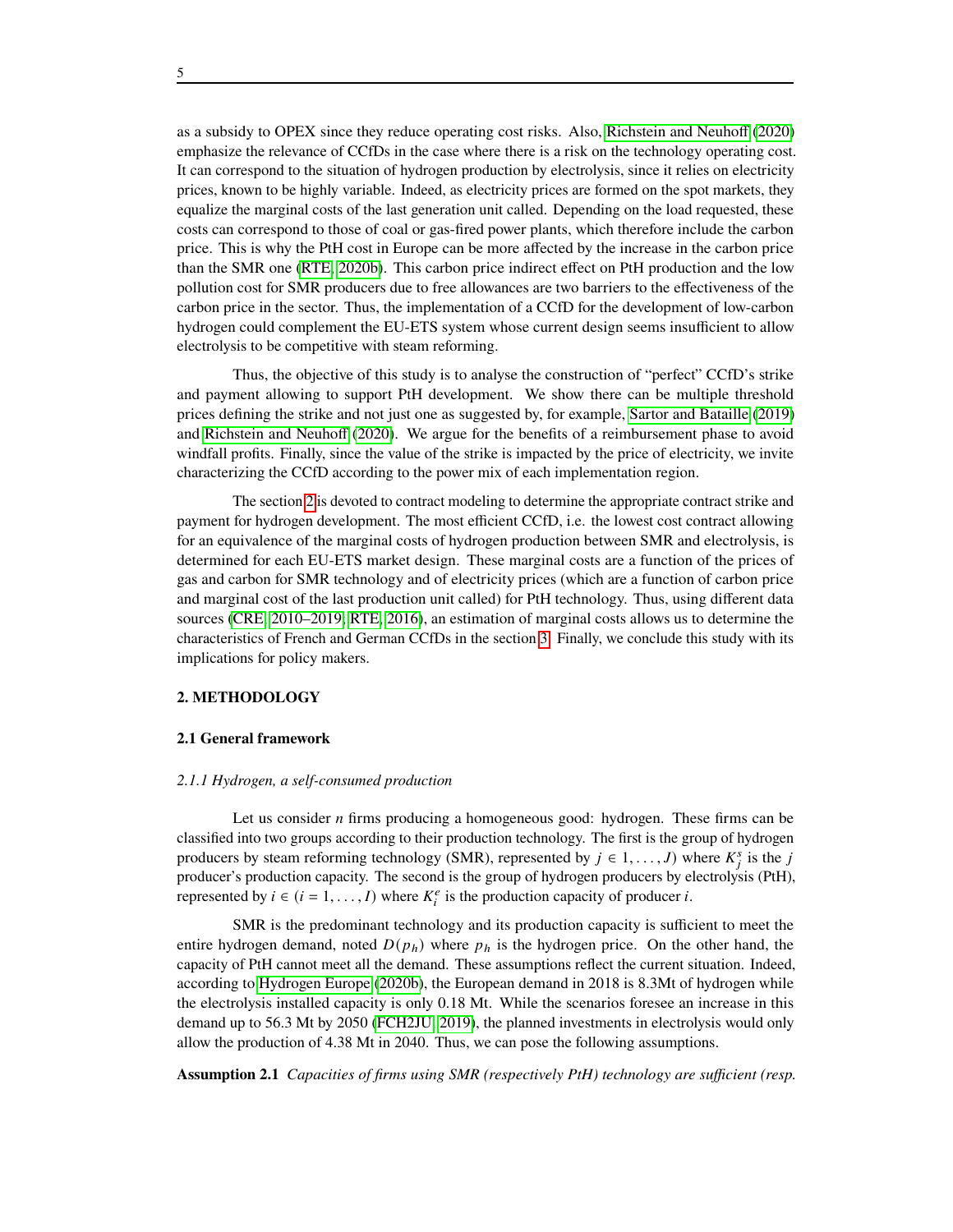*inadequate) to satisfy aggregate demand i.e. for all ph* 

$$
\sum_{j=1}^{J} K_j^s \ge D(p_h),\tag{1}
$$

$$
\sum_{i=1}^{I} K_i^e < D(p_h). \tag{2}
$$

In 2020, two thirds of the European hydrogen production was consumed on-site. The rest of the production is divided between the market production and the by-product in the industrial processes [\(Hydrogen Europe, 2020b\)](#page-27-1). Therefore, we assume that production and consumption are co-located<sup>[12](#page-0-0)</sup>.

### *2.1.2 Electrolysis, a currently not economically viable process*

The SMR marginal cost is an increasing function of the gas price, the  $CO<sub>2</sub>$  emission factor and the  $CO<sub>2</sub>$  price on the EU-ETS and a decreasing function of the technology efficiency. The PtH marginal cost is a decreasing function of the electrolysis efficiency and an increasing function of the electricity price.

Given the observable marginal costs of both technologies [\(BEIS, 2021;](#page-26-8) [European Commission,](#page-26-1) [2020\)](#page-26-1)[13](#page-0-0) and the scenarios of *The Fuel Cells and Hydrogen Joint Undertaking* [\(FCH2JU, 2020\)](#page-26-0), the following hypothesis is realistic at the time of writing.

## <span id="page-5-0"></span>**Assumption 2.2** *The SMR marginal cost is lower than the PtH one.*

Given the marginal cost structure, for electrolysis to be economically viable (i.e. the hypothesis [2.2](#page-5-0) is no longer verified), it is necessary to have either better electrolysis efficiency (e.g. higher efficiency, lower maintenance), or electricity prices that are competitive with the price of gas used for steam reforming, or higher carbon prices for steam reforming. However, electricity, gas and carbon prices are mostly determined by markets and can therefore hardly be influenced. In addition, improving technological efficiencies takes time. Other solutions, such as CCfDs, can therefore be envisaged to make low-carbon hydrogen competitive.

#### **2.2 The use of CCfDs for competitive low-carbon hydrogen**

A potential solution for electrolysis technology to be competitive is the implementation of a CCfD whose objective is to cover the difference between SMR and PtH marginal costs and not the investments in electrolysers. Thus, the long-term constants are not integrated in the CCfD modeling, which focuses on marginal costs. The investment costs could be covered, upstream, by dedicated subsidies [\(Sartor and Bataille, 2019\)](#page-27-2).

CCfDs are long-term contracts<sup>[14](#page-0-0)</sup> whose only variable is the carbon price. Consequently, whoever develops this type of contract for the hydrogen industry should make previsions (or scenarios) for gas and electricity prices as well as for the technologies' yield and the emission factor during the contract length and thus consider what we call in the following "reference" prices (e.g. the expectation of gas and electricity prices over the contract duration). However, knowing that the electricity price at a given time  $t$  is the marginal cost of the last means of production called upon, which can be a

<sup>&</sup>lt;sup>12</sup>We discuss this assumption in [2.4.2.](#page-10-0)

<sup>&</sup>lt;sup>13</sup> According to several studies [\(BEIS, 2021;](#page-26-8) [Hydrogen Europe, 2020b;](#page-27-1) [Hydrogen Council, 2021\)](#page-27-4), The vast majority of marginal production costs for both technologies are explained by input prices. This explains the price difference between the two productions [\(European Commission, 2020\)](#page-26-1)

<sup>&</sup>lt;sup>14</sup>[Sartor and Bataille](#page-27-2) [\(2019\)](#page-27-2) suggest a duration of 5 to 10 years, [Richstein and Neuhoff](#page-27-9) [\(2020\)](#page-27-9) a duration of 3 to 20 years and [Helm and Hepburn](#page-27-6) [\(2005\)](#page-27-6) consider a duration of 20 to 30 years.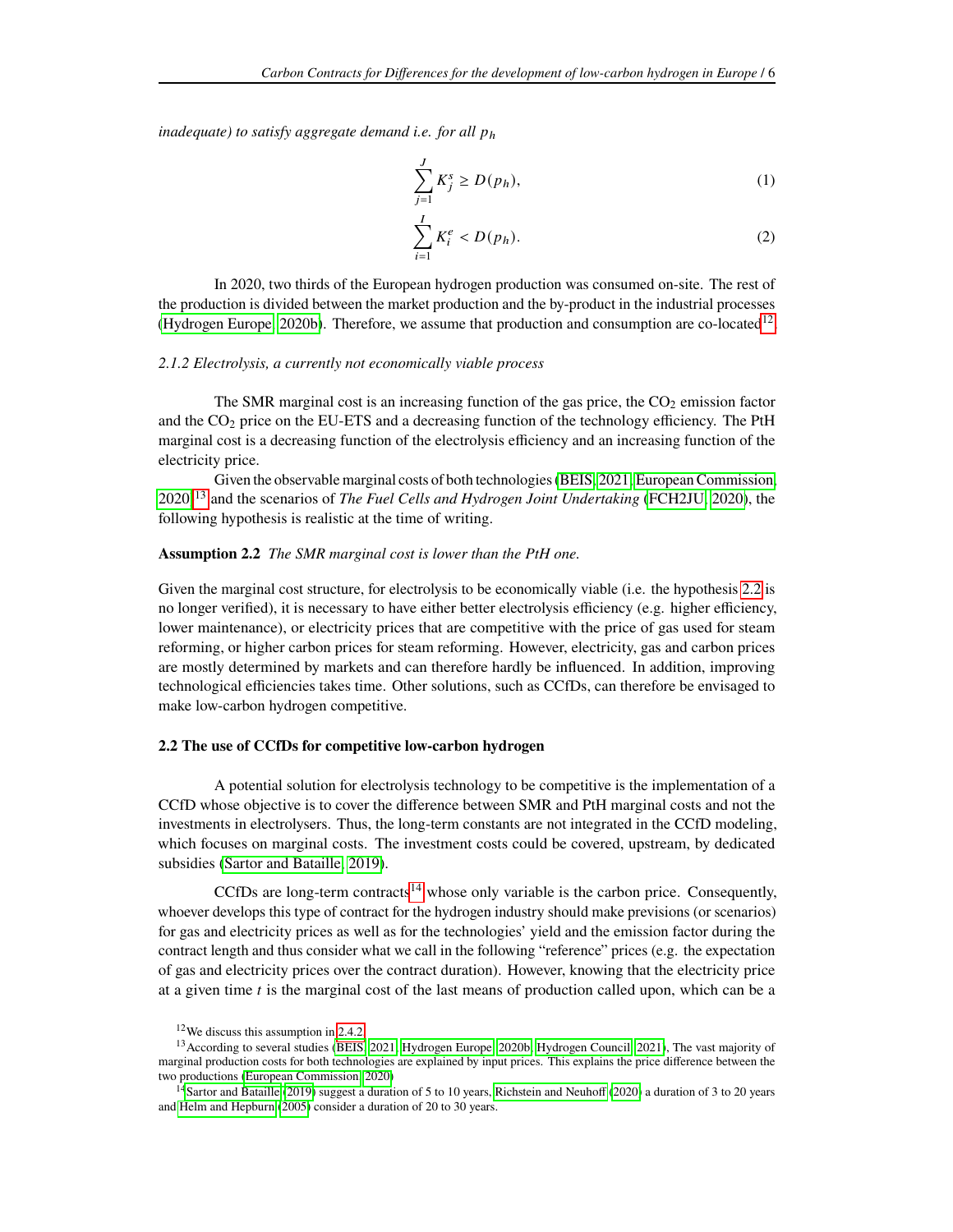function of carbon prices<sup>[15](#page-0-0)</sup>, the party who draws up the contract should not make assumptions on electricity prices but on the prices of the fuels needed to produce it, as well as on the yields of the power plants and their number of hours of operation to satisfy demand. To simplify our analysis, we assume that the reference prices of the combustibles, the efficiency of the technologies and their emission factors are known and constant over the duration of the CCfD.

#### **2.3 Determination of the CCfD strike and payment**

The determination of the CCfD strike and payment is based on the reference marginal costs of both technologies calculated from reference prices, yields and CO2 emission factors. In [2.3.1](#page-6-0) these marginal cost functions are specified and then the strike and CCfD payment are determined in parts [2.3.2](#page-7-0) and [2.3.3.](#page-9-0)

## <span id="page-6-0"></span>*2.3.1 Marginal reference cost specifications*

The marginal reference cost of hydrogen production by **SMR**  $(c_{sr})$  is a function of the gas reference price ( $p_{gr}$ ), the technology reference efficiency ( $\rho_{sr}$ ), the CO<sub>2</sub> emission factor ( $e_s$ ) and the CO<sub>2</sub> price on the EU-ETS  $(\sigma)$ , which is

<span id="page-6-2"></span>
$$
c_{sr}(\sigma, p_{gr}) = p_{gr} \rho_{sr} + e_s \sigma.
$$
 (3)

Vaporformers can receive free allocations of emission permits (current situation). These subsidies reduce their marginal cost of CO<sub>2</sub> emissions like a unit subsidy. Therefore, if we note  $a \in [0; e_s]$ this unit subsidy, the marginal reference cost of production by steam reforming technology can be rewritten<sup>[16](#page-0-0)</sup> as

$$
c_{sr}^a(\sigma, p_{gr}) = p_{gr}\rho_{sr} + (e_s - a)\sigma.
$$
 (4)

The marginal reference cost of hydrogen production by **electrolysis technology**  $(c_{er})$  is a function of its reference efficiency ( $\rho_{er}$ ) and the electricity price ( $p_{er}$ ). However, as previously mentioned, the latter depends on the market carbon  $(\sigma)$  and fuel prices. Thus, we set

<span id="page-6-1"></span>
$$
c_{er}(\sigma, p_{gr}) = p_{er}(\sigma, p_{gr})\rho_{er}, \qquad (5)
$$

$$
p_{er}(\sigma, p_{gr}) = p_0 + p_1 \sigma + p_2 \sigma^2 + p_3 p_{gr}, \qquad (6)
$$

where  $p_0 \ge 0$ ,  $p_1 > 0$ ,  $p_2 < 0$  et  $p_3 \ge 0$ . These parameters depend on the electricity mix and demand of the considered region. A double effect of the carbon price on the electricity price is represented: on the one hand, a direct positive cost linked to the internalization of pollution costs and on the other hand, an indirect effect, this time negative, caused by the adaptation<sup>[17](#page-0-0)</sup> of the fleet to these costs (represented by the parameter  $p_2$ ). Since gas prices impact the marginal cost of SMR production and may impact the electricity price, we isolate it from the prices of other fuels in the specification of the electricity price function [\(6\)](#page-6-1). The value and meaning of the parameters  $p_0$  and  $p_3$  depend on the type of price considered. Thus, if it is an hourly price and if during the hour the marginal technology is a gas plant (respectively coal) then  $p_0 = 0$  and  $p_3$  is the inverse of the plant efficiency (respectively  $p_0$ equals the coal price divided by the plant efficiency and  $p_3 = 0$ ). If the price considered is annual (resp. multi-annual), then  $p_3$  is the percentage of hours when the gas technology is marginal during

<sup>&</sup>lt;sup>15</sup>The means of electricity production are called by order of merit, i.e. by increasing order of marginal costs. Thus, if for a given time t the last production unit called to satisfy the demand is a gas power plant with an efficiency of  $\rho$  and an emission factor of  $\epsilon$ , the price considered will be equal to  $\frac{p_g}{\rho} + \epsilon \sigma$  where  $p_g$  is the g

 $^{16}$ In this analysis, we consider all the unitary taxes or subsidises as part of marginal costs.

<sup>&</sup>lt;sup>17</sup>This adaptation is true even in the short term because of the fuel switch.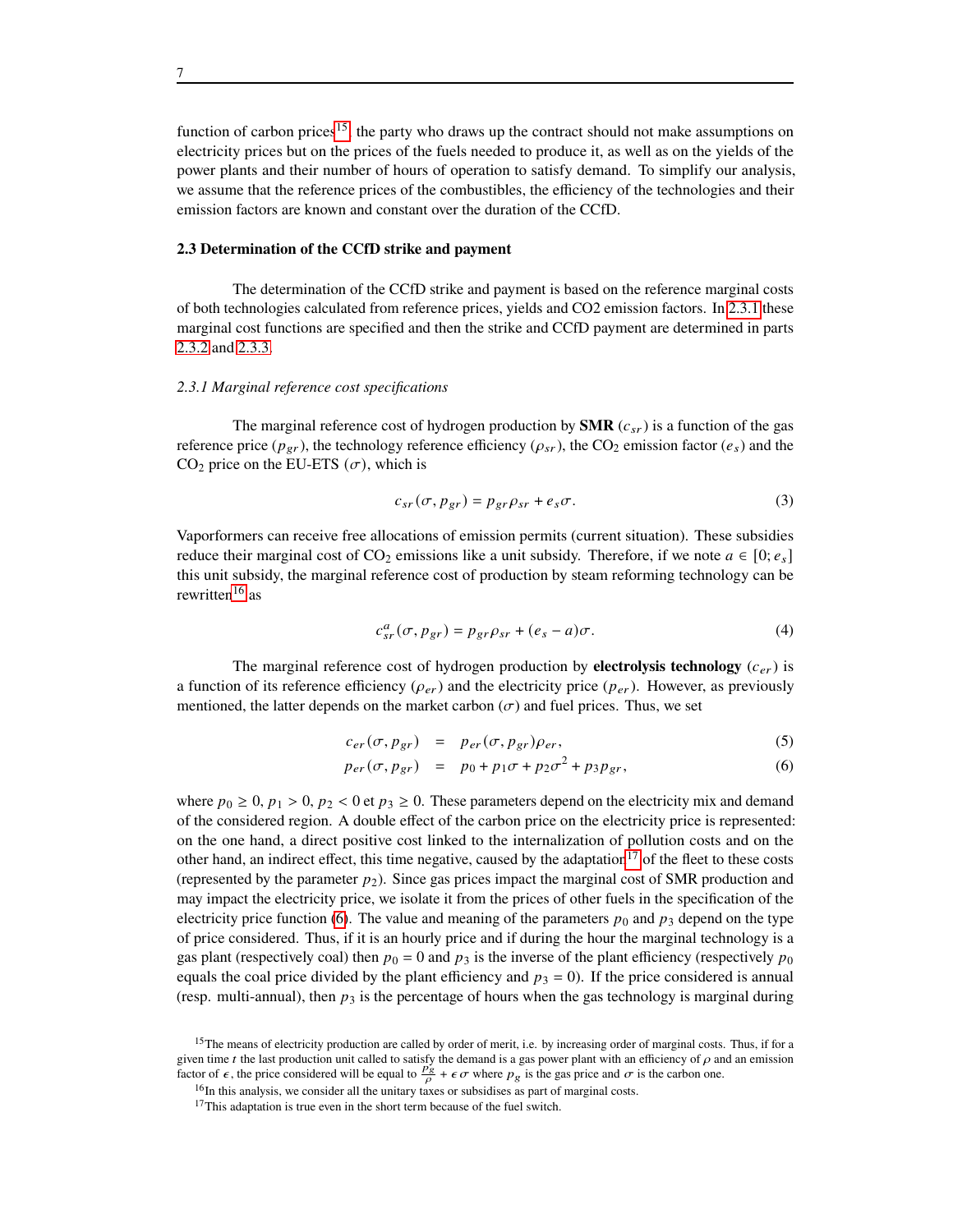the year (resp. all years) divided by the efficiency of this technology, and  $p_0$  is a weighted average over the year (resp. all years) of the marginal costs of the coal, fuel oil and nuclear technologies.

The indirect effects of the price of  $CO<sub>2</sub>$  on the production costs of PtH, defined by  $c_{er}(\sigma) - c_{er}(0)$ , can be offset by unitary subsidies<sup>[18](#page-0-0)</sup> noted  $\chi \in [0, 1]$ . Taking into account these subsidies, the marginal reference cost of electrolysis production is rewritten as

$$
c_{er}^{\chi}(\sigma, p_{gr}) = c_{er}(\sigma, p_{gr}) - \chi(c_{er}(\sigma, p_{gr}) - c_{er}(0, p_{gr})).
$$
\n(7)

**Remark 2.3** If  $\chi$  = 0 this is the situation where there is no offsetting (current situation). In the *following, we assume that*  $\chi \neq 1$ *, in coherence with the regulation*<sup>[18](#page-0-0)</sup>.

#### <span id="page-7-0"></span>*2.3.2 The CCfD strike*

The purpose of the CCfD is to compensate for the market price of  $CO<sub>2</sub>$ , which is not efficient for the development of decarbonized hydrogen, and not to supplement the market prices of inputs (gas, electricity). Its payment at a time  $t$  varies according to the difference between a price fixed by the contract, called strike, and the market carbon price at that time. The strike is the set of positive  $CO<sub>2</sub>$  prices such that the marginal reference production costs of the two technologies are equal. Thus, if we note  $\gamma^{\chi,a}(\sigma, p_{gr})$  the difference between the two production marginal reference costs i.e.

$$
\gamma^{\chi,a}(\sigma, p_{gr}) = c_{er}^{\chi}(\sigma, p_{gr}) - c_{sr}^a(\sigma, p_{gr}), \qquad (8)
$$

the strike is defined by the solution(s)  $\sigma$  (where  $\sigma \in \mathbb{R}$ ) of the quadratic carbon price equation

<span id="page-7-3"></span><span id="page-7-1"></span>
$$
\gamma^{\chi,a}(\sigma, p_{gr}) = 0. \tag{9}
$$

Therefore, contrary to our knowledge of the literature (e.g. [Sartor and Bataille, 2019;](#page-27-2) [Richstein and Neuhoff, 2020\)](#page-27-9), there may be several carbon prices defining the strike. According to our assumptions,  $\gamma^{\chi,a}$  in a concave function of the CO<sub>2</sub> price<sup>[19](#page-0-0)</sup>. It is decreasing (respectively increasing) in the gas price if  $\rho_{er}$  is lower (resp. higher) than  $\frac{\rho_{gr}}{\rho_3}$ <sup>[20](#page-0-0)</sup>. It is decreasing with the efficiency of the SMR technology and increasing with the efficiency of the PtH technology.

The equation [9](#page-7-1) solutions number depends, among other things, on the value of the gas reference price. Thus, we can state the Proposition [2.4.](#page-7-2)

<span id="page-7-2"></span>**Proposition 2.4** Let's denote  $\bar{p}_{g}^{\chi,a}$  the gas price that cancels the discriminant of the polynomial [9,](#page-7-1) i.e.

$$
\bar{p}_{gr}^{\chi,a} = -\frac{(e_s - a)^2 - 2p_1(e_s - a)\rho_{er}(1 - \chi) + \rho_{er}^2(p_1^2(1 - \chi) - 4p_0p_2)(1 - \chi)}{4p_2\rho_{er}(p_{gr} - p_3\rho_{er})(1 - \chi)}.
$$
(10)

*As a result,*

*1.* If  $p_{gr} > \bar{p}_{gr}^{\chi,a}$  then for all  $\sigma$ ,  $\gamma^{\chi,a}(\sigma, p_{gr}) < 0$  i.e. whatever the carbon price, the SMR *technology is more expensive than the PtH technology. In this case, there is no need to set up a CCfD.*

<sup>18</sup>The revised ETS state aid guidelines for the period after 2021 include hydrogen as a sub-sector at risk of carbon leakage. As such, it can benefit from a unit offsetting of up to 75% of the indirect costs of its emissions.

$$
{}^{19}\text{Indeed, from (4)-(5), we have } \frac{\partial \gamma^{\chi,a}(\sigma, p_{gr})}{\partial \sigma} = \rho_{er}(p_1 + 2p_2\sigma)(1 - \chi) - (e_v - a) \text{ and } \frac{\partial^2 \gamma^{\chi,a}(\sigma, p_{gr})}{\partial \sigma^2} = 2p_2\rho_{er}(1 - \chi) < 0.
$$

$$
{}^{20}\text{Indeed, }\frac{\partial \gamma^{\chi,a}(\sigma, p_{gr})}{\partial p_{gr}} = p_3 \rho_{er} - \rho_{gr}.
$$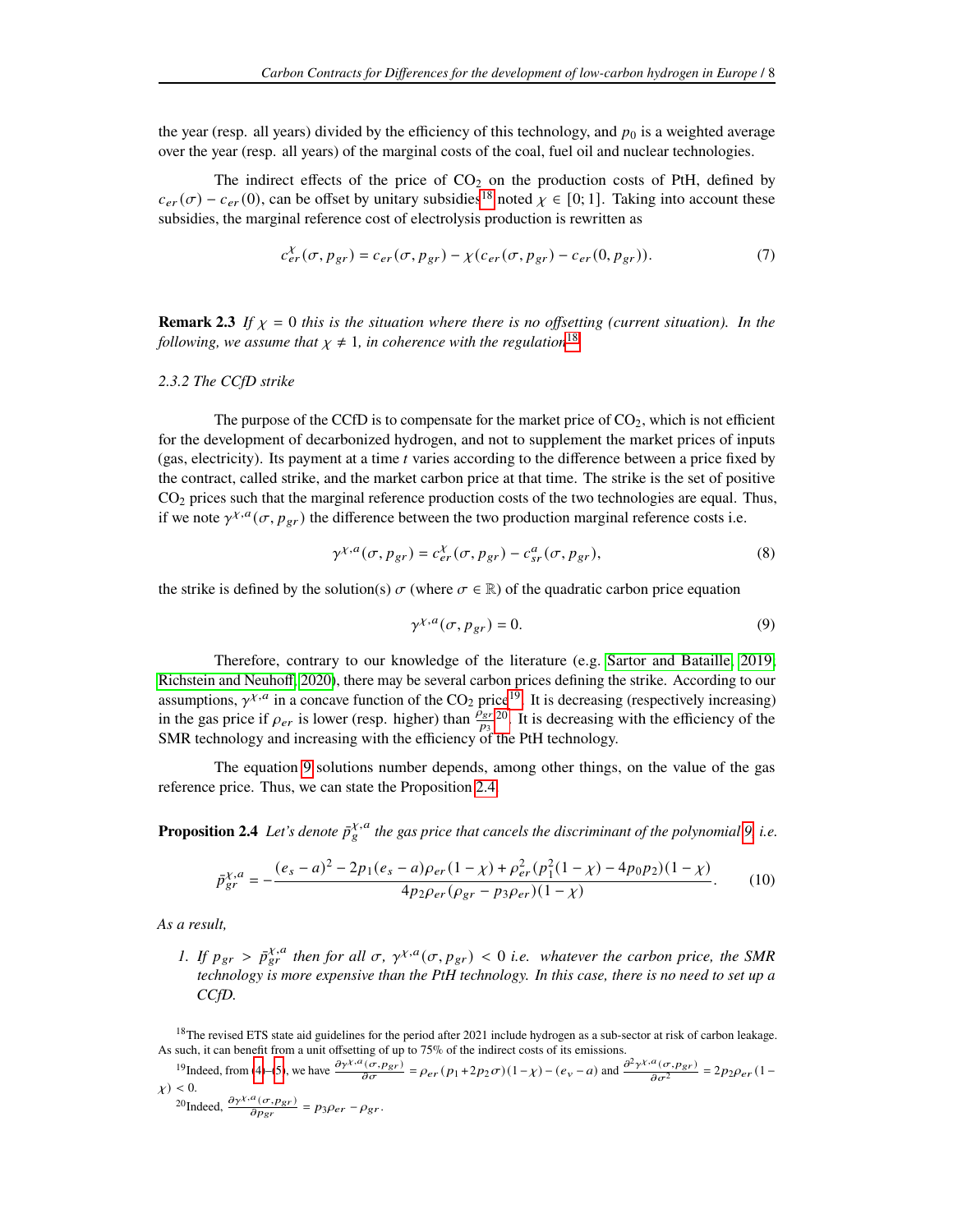- 2. If  $p_{gr} = \bar{p}_{gr}^{\chi,a}$ , then the equation [9](#page-7-1) has a solution, noted  $\bar{\sigma}^{\chi,a}$ . Whatever the carbon price, SMR *technology is more expensive than PtH technology*[21](#page-0-0)*. As a result, the CCfD is inefficient in this case.*
- 3. If  $p_{gr} < \bar{p}_{gr}^{\chi,a}$  then there are two carbon price thresholds,  $\bar{\sigma}_{m}^{\chi,a}$  and  $\bar{\sigma}_{M}^{\chi,a}$  $_{M}^{\chi, u}$ , such as if the market *carbon price is included in this interval then the PtH marginal cost is higher than the SMR one. Therefore, the implementation of a CCfD could make low-carbon hydrogen competitive.*
- The analytical expressions of  $\bar{\sigma}^{\chi,a}$ ,  $\bar{\sigma}^{\chi,a}_m$  and  $\bar{\sigma}^{\chi,a}_M$  $_M^{\chi, u}$  are

$$
\bar{\sigma}^{\chi,a} = \frac{(e_s - a)}{2p_2 \rho_{er}(1 - \chi)} - \frac{p_1}{2p_2},\tag{11}
$$

$$
\bar{\sigma}_{m}^{\chi,a} = \bar{\sigma}^{\chi,a} - \frac{\Gamma_1}{\Gamma_2},\tag{12}
$$

<span id="page-8-3"></span><span id="page-8-2"></span>
$$
\bar{\sigma}_{M}^{\chi,a} = \bar{\sigma}^{\chi,a} + \frac{\Gamma_1}{\Gamma_2},\tag{13}
$$

where

$$
\Gamma_1 = \sqrt{(e_s - a - p_1 \rho_{er}(1 - \chi))^2 + (4p_2 \rho_{er}(-p_0 \rho_{er} + p_{gr}(\rho_{gr} - p_3 \rho_{er}))) (1 - \chi)},
$$
(14)

$$
\Gamma_2 = -2p_2 \rho_{er} (1 - \chi). \tag{15}
$$

<span id="page-8-0"></span>**Property 2.5** *By assumption*  $p_2 < 0$ , therefore if  $p_g < \bar{p}_g^{\chi,a}$  and if  $\sigma \in ]\bar{\sigma}_m^{\chi,a};\bar{\sigma}_M^{\chi,a}$  $\chi^{X,a}_{M}$  [ then  $c_{er} > c_{sr}$ *or else*  $c_{er} \leq c_{sr}$ .

<span id="page-8-1"></span>**Properties 2.6** *The solutions of the equation [9](#page-7-1) verify:*

- *1.*  $\bar{\sigma}_{m}^{\chi,a} \leq \bar{\sigma}_{M}^{\chi,a}$  $\chi^{,\alpha}$  and  $\frac{\partial \bar{\sigma}_{m}^{\chi,a}}{\partial p_{\text{gr}}} = -\frac{\partial \bar{\sigma}_{m}^{\chi,a}}{\partial p_{\text{gr}}}$ .
- *2. If the impact of the reference gas price on the marginal cost of PtH is lower (resp. higher) than the reference SMR yield, i.e.*  $\rho_{er} \times p_3 < \rho_{gr}$ , then  $\sigma_m^{\chi,a}$  is increasing (resp. decreasing) and  $\sigma_M^{\chi,a}$  is decreasing (resp. increasing) in  $p_{gr}$ .
- *3. If the carbon price has a higher impact on the marginal cost of SMR than on the marginal cost of PtH, i.e.*  $(e_s - a) \ge (p_1 \rho_{er} (1 - \chi))$ *, then at least one of the solutions of* [9](#page-7-1) *is negative. Indeed, in this case,*  $\bar{\sigma}^{\chi,a} \leq 0$  *and*  $\bar{\sigma}^{\chi,a}_{m} < 0$ , regardless of the reference gas price.
	- (a) If in addition, the reference gas price is higher than  $p_{gr}^M = \frac{p_0 \rho_{er}}{Q_{cor} p_0}$  $\frac{p_0 \rho_{er}}{\rho_{gr}-p_3 \rho_{er}}$  then  $\bar{\sigma}_M^{\chi,a}$  $\frac{\chi, a}{M}$  < 0 and, *as a result, the CCfD is useless.*
	- (b) If the reference gas price is lower than  $p_{gr}^M$  then  $\bar{\sigma}_{M}^{\chi,a}$  $\frac{\chi, a}{M} \geq 0.$
- 4. If  $(e_s a) \leq p_1 \rho_{er} (1 \chi)$  then  $\bar{\sigma}^{\chi, a} \geq 0$  and  $\sigma_M^{\chi, a}$  $\frac{\chi,a}{M}>0$ , regardless of the reference gas price.
	- (a) If in addition, the reference gas price is higher than  $p_{gr}^M$  then  $\bar{\sigma}_{m}^{\chi,a} > 0$
	- (b) Si  $p_{gr} < p_{gr}^M$  then  $\bar{\sigma}_{m}^{\chi,a} < 0$

Given Properties [2.5](#page-8-0)[–2.6](#page-8-1) and Proposition [2.4,](#page-7-2) the following theorem, which defines the strike, can be stated.

**Theorem 2.7** *The CCfD will be implemented only if the reference gas price (e.g. the expected value of the gas price over the term of the contract) is below a certain threshold*  $(\bar{p}_{\xi}^{\chi,a})$  and

• *if*  $(e_s - a) \leq p_1 \rho_{er} (1 - \chi)$  and if  $p_{gr} > p_{gr}^M$  the couple  $(\bar{\sigma}_{m}^{\chi,a}, \bar{\sigma}_{M}^{\chi,a})$  $_{M}^{\chi,a})$  constitutes the strike,

<sup>21</sup> They are equal if  $\sigma = \bar{\sigma}^{\chi, a}$ .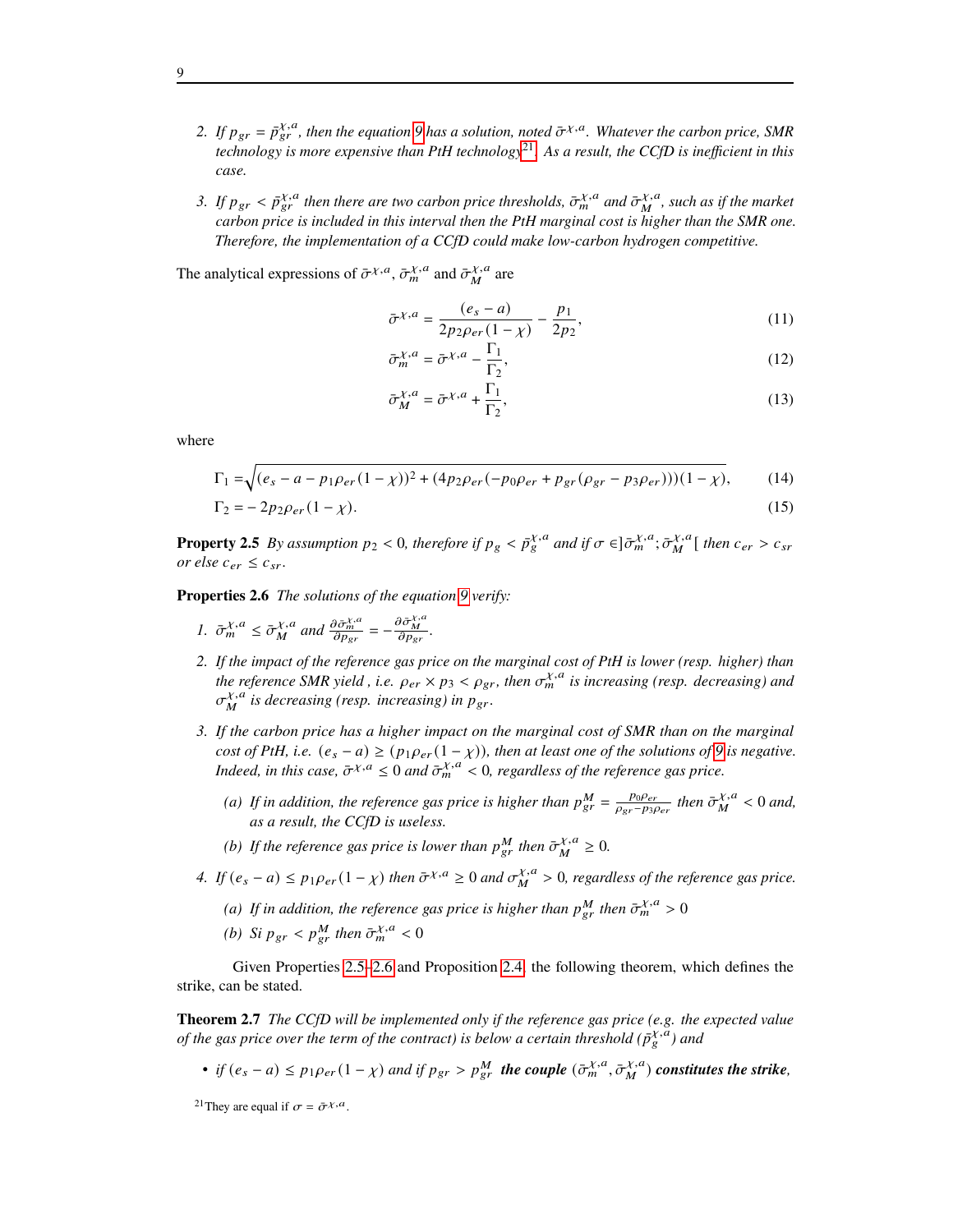• if 
$$
(e_s - a) \leq p_1 \rho_{er} (1 - \chi)
$$
 and if  $p_{gr} \leq p_{gr}^M$  the strike is  $\bar{\sigma}_M^{\chi,a}$ ,

• if 
$$
(e_s - a) > p_1 \rho_{er} (1 - \chi)
$$
 and if  $p_{gr} \leq p_{gr}^M$  the strike is  $\bar{\sigma}_M^{\chi,a}$ .

In other cases, the CCfD is useless<sup>[22](#page-0-0)</sup>.

Thus, an optimal CCfD will not necessarily be defined from a single carbon price threshold (called strike by [Sartor and Bataille, 2019,](#page-27-2) for instance) such that if the carbon price is below this threshold then the beneficiary of the contract receives a certain amount of money. Indeed, due to the specification of electricity price (input of PtH production) which is a quadratic function of carbon, we have highlighted the possible existence of two thresholds, i.e. a couple of carbon prices which constitute the strike.

## <span id="page-9-0"></span>*2.3.3 The payment formula*

The CCfD payment formula, function of the selected strike, is defined in the Theorem [2.8.](#page-9-1)

**Theorem 2.8** *If the reference gas price*  $p_{gr}$  *is less than*  $\bar{p}_{g}^{\chi,a}$  *and if*  $p_{gr} > p_{gr}^M$  *when*  $(e_s - a) \leq$  $p_1 \rho_{er} (1 - \chi)$ , then in order to guarantee the competitiveness (in expectation) of PtH compared to that *SMR, a CCfD can be proposed to the producers of hydrogen by electrolysis. The payment of which,* noted  $\bar{\gamma}^{\chi,a}$ , is a function of market carbon prices ( $\sigma_t$ ) and of the selected strike. More precisely, at t

<span id="page-9-3"></span><span id="page-9-1"></span>
$$
\bar{\gamma}^{\chi,a}(\sigma_t) = \Gamma_1(\bar{\sigma}_M - \sigma_t) - \frac{\Gamma_2}{2}(\bar{\sigma}_M - \sigma_t)^2
$$
\n(16)

*where*  $\Gamma_1$  *is defined by [\(14\)](#page-8-2) and*  $\Gamma_2$  *by [\(15\)](#page-8-3).* 

**Property 2.9** If the strike is the couple  $(\bar{\sigma}_{m}^{\chi,a}, \bar{\sigma}_{M}^{\chi,a})$  $_{M}^{\chi,a}$ ) then the payment  $\bar{\gamma}^{\chi,a}(\sigma_t)$  can also be written *as*

$$
\bar{\gamma}^{\chi,a}(\sigma_t) = -\Gamma_1(\bar{\sigma}_m - \sigma_t) - \frac{\Gamma_2}{2}(\bar{\sigma}_m - \sigma_t)^2.
$$
\n(17)

<span id="page-9-2"></span>**Property 2.10** *From the second point of [2.6](#page-8-1) properties, the more the equation of electricity price [\(6\)](#page-6-1)* parameter  $p_3$  is high (resp. low), the more  $\bar{\gamma}^{\chi, a}(\sigma_t)$  is important (resp. small), all other thing being *equal.*

The payment  $\bar{\gamma}^{\chi,a}(\sigma_t)$  can either be a unitary production subsidy or a unitary tax on production. Indeed,  $\bar{\gamma}^{\chi, a}(\sigma_t) \in \mathbb{R}^+$  is negative if the carbon price is lower than  $\bar{\sigma}_m$  or higher than  $\bar{\sigma}_M$ . In other words, the payment is a unitary tax akin to a reimbursement when PtH hydrogen is more competitive than SMR one during the periode  $t$ . To cope with this situation, two political options can be considered:

- 1. Either the State cancells the negative payments;
- 2. Or the State demands this reimbursement.

We discuss both possibilities is the next section which is devoted to the study of the temporal effects of CCfDs.

# **2.4 The CCfD, a long-term contract**

#### *2.4.1 The CCfD, a renegotiable contract*

The negative payment (i.e.  $\bar{\gamma}^{\chi,a}(\sigma_t) < 0$ ) is akin to a form of reimbursement from the contracted producers to the government. Nonetheless, the payback at time  $t$  does not imply a higher

<sup>22</sup>The equation [9](#page-7-1) solutions, if any, are negatives.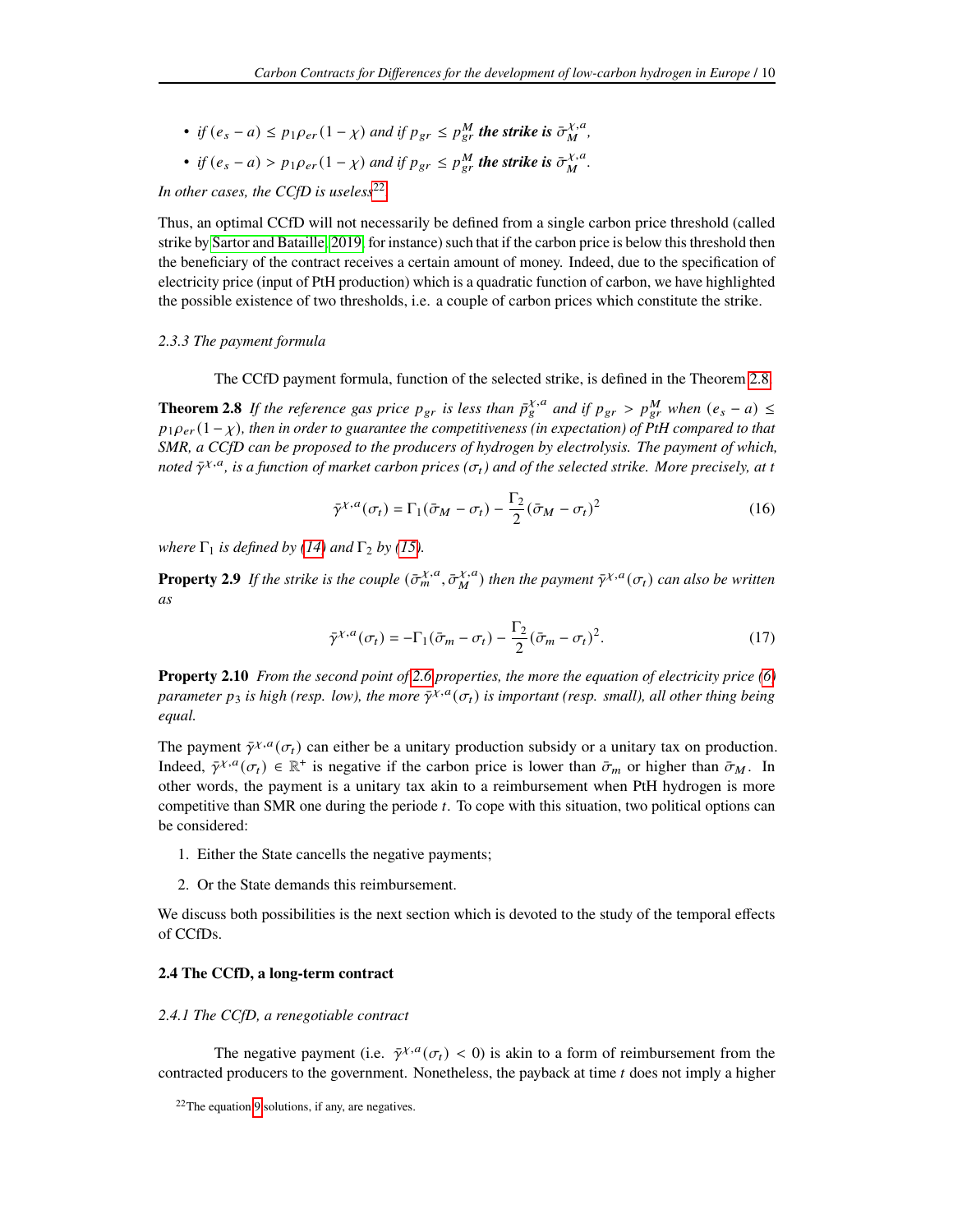cost of the PtH technology compared to SMR one if the baseline values are equal to the actual values at time  $t$ . Consequently, if the objective of the CCfD is to compensate for the lack of competitiveness of PtH hydrogen compared to SMR hydrogen and not to make the SMR uncompetitive, the reimbursement must be considered. Then,  $\bar{\gamma}^{\chi,a}(\sigma_t)$  may be negative. Therefore, under the hypothesis that during the period t (e.g. annual) the quantity produced by the producer benefiting from the contract  $(\bar{i})$  $q_{\overline{i}}(t) \leq K_{\overline{i}}^e$  $\frac{e}{i}$  is constant<sup>[23](#page-0-0)</sup>, the payment of  $\bar{i}$  is  $\bar{\gamma}^{\chi,a}(\sigma_t) \times q_{\bar{i}}(t)$ .

However, in the duration of the CCfD, it is very likely that the reference values/scenarios do not correspond to the actual values at time  $t$ . In this case, we may have

$$
c_{e}^{\chi}(\sigma_{t}, p_{g,t}) - \bar{\gamma}^{\chi, a}(\sigma_{t}) \neq c_{s}^{a}(\sigma_{t}, p_{g,t}),
$$
\n(18)

where  $p_{g,t}$  is the gas price at t,  $c_{e}^{x}(\sigma_t, p_{g,t})$  and  $c_{s}^{a}(\sigma_t, p_{g,t})$  are marginal costs of both technologies at t and  $\bar{\gamma}^{\chi,a}(\sigma_t)$  is the payment, which is, for its part, according to the baseline values. Therefore in this situation, the surplus of the producer benefiting from CCfD may differ from what he would have obtained with the SMR technology. These surplus differences are

$$
\Delta S_{\bar{i}}(t) = (c_s^a(\sigma_t, p_{g,t}) - c_e^{\chi}(\sigma, p_{g,t}) + \bar{\gamma}^{\chi, a}(\sigma_t))q_{\bar{i}}(t). \tag{19}
$$

If the baseline values of the CCfD are verified then for all PtH hydrogen producers benefiting of the contract, the sum over t of the surpluses is zero, i.e  $\forall \overline{i}, \sum_{t=1}^{T} \Delta S_{\overline{i}}(t) = 0$ . This confirms that even if the payment is negative, the producer would still have to pay the amount  $\bar{\gamma}^{\chi,a}(\sigma_t) \times q_{\bar{i}}(t)$  to the public authorities.

However, gas and/or electricity price shocks <sup>[24](#page-0-0)</sup> at  $t = t_c$  can contribute to the sum  $\sum_{t=1}^{t_c-1} \Delta S_{\bar{i}}(t) + \mathbb{E}_{t_c} \sum_{t=t_c}^{T} \Delta S_{\bar{i}}(t)$  diverging from zero. In this case, renegotiation of the contract should be considered. The same should apply if, at  $t = t_r$ , the amount  $\sum_{t=1}^{t_r} \Delta S_i(t)$  is too high.

#### <span id="page-10-0"></span>*2.4.2 New entrants in the hydrogen market*

During the multiple years of the contract, the CCfD could have another use than the substitution of SMR by PtH for a self-consumed production of low-carbon hydrogen. It may also contribute to the development of commercialized decarbonized hydrogen [\(Hydrogen Europe, 2020a;](#page-27-15) [Hydrogen Council, 2021\)](#page-27-4). We do not determine the equilibrium on this growing market, because given the importance of transport costs [\(BEIS, 2021\)](#page-26-8), a horizontal differentiation model should be considered. However, we can draw some conclusions by logical reasoning. Today, the price of commercialized hydrogen is driven by the cost of steam reforming. CCfDs should contribute to the replacement of SMR production capacities by PtH ones. More precisely, the number of producers using electrolysis technology noted  $I(t)$  should increase with time  $\left(\frac{dI(t)}{dt} > 0\right)$  and that using  $J(t)$ technology should decrease  $\left(\frac{dJ(t)}{dt} > 0\right)$ . Consequently, there is a moment  $\bar{T}$  from which, for any  $t \geq \bar{T}$ , there exists a price of hydrogen  $(p_h)$  such as  $\sum_{i}^{J(t)} K_j < D(p_h)$ . In this case, the hypothesis [2.1](#page-4-1) is no longer verified and, above all, the SMR technology will not be the only technology that will guide the price. The interest of this CCfD will then be reduced or even null as soon as the sum of the payments  $\bar{\gamma}^{\chi, a}(\sigma_t)$  over the duration of the contract is null.

It is also very likely that if CCfDs are made at different times  $t$ , with new entrants to the market, their characteristics (strike and payment) will differ, due to different baseline values/scenarios. As a result, the terms of the equations in the previous sections should be differentiated according to the date of contract signing. We have not done so in order not to complicate the notation. Because

 $23$ This assumption is relaxed in [5.1.](#page-20-0)

<sup>&</sup>lt;sup>24</sup>The latter are characterized in the model by changes in the value of the parameters of the price equation [6](#page-6-1) due to changes in available production capacity, demand shocks and fuel prices.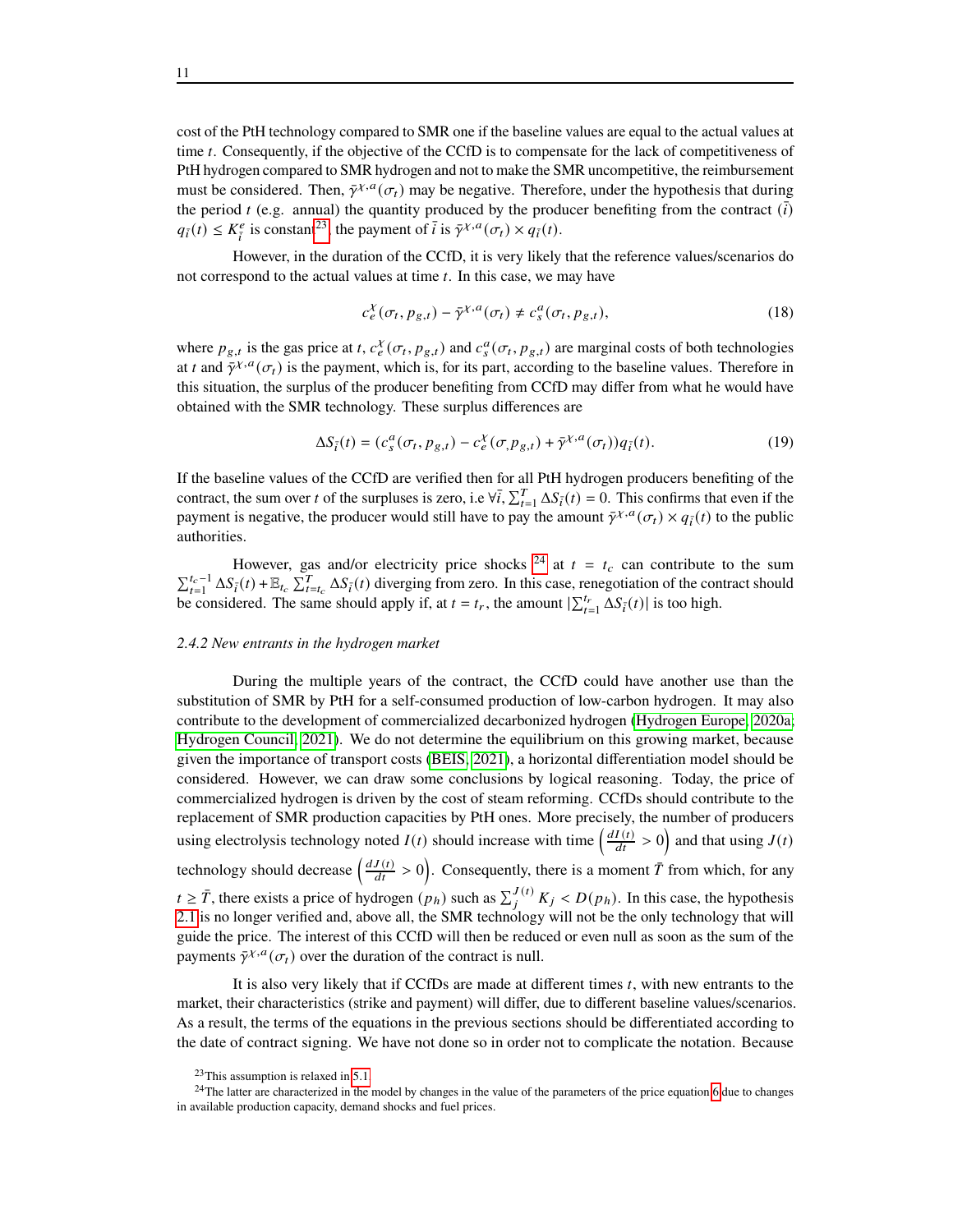of the construction of the CCfD (payment formula and possibility of renegotiation) a producer who signs on a different date than another should not be at an advantage or disadvantage compared to his competitor.

#### *2.4.3 Interactions with other polities*

This section examines the possible interactions, over the CCfD duration, between the contract and two other public policies, namely the EU-ETS carbon market and the Contracts for Difference (CfD) for electricity prices.

Regarding interactions with the carbon market, a string of literature has focused on the so-called overlap between additional policies and the carbon market. Thus, in their study, [Perino](#page-27-16) [et al.](#page-27-16) [\(2020\)](#page-27-16) define an overlap as a decarbonization policy carried by a single Member State and/or concerning a sub-sector of the EU-ETS. This definition fits well the CCfD tool, which targets a sub-sector covered by the EU-ETS (i.e. industries) and can be implemented on a national scale. In the context of this overlapping, the authors characterize the perverse effect called the *waterbed* effect. [Perino et al.](#page-27-16) [\(2020\)](#page-27-16) define it as the compensation of the reduction of emissions in a sector (caused by an additional policy to the EU-ETS) by the increase of emissions in other sectors due to the carbon price decrease. Also, in a pure cap-and-trade system, with a fixed cap and a perfect market, this effect leads to a total substitution of emissions from one sector to another. In the CCfD case, this would mean that the decrease in emissions from the substitution of MSR for PtH would be fully offset by the increase in emissions in other sectors of the EU-ETS due to the fall in permit prices. However, with the new Market Stability Reserve (MSR) rule [\(Chaton et al., 2018;](#page-26-9) [Bruninx et al., 2020;](#page-26-10) [Azarova and](#page-26-11) [Mier, 2021\)](#page-26-11), the EU-ETS system is a hybrid system with a flexible permit cap in the short and long term. Indeed, the MSR is a tool that complements the EU-ETS since 2019 and allows the carbon market to adapt to exogenous shocks and variations in the demand for permits. It is a reserve in which surplus permits are stored after being withdrawn from the market. With a threshold mechanism, permits are re-injected into the market if supply is deemed insufficient. Beginning in 2023, the MSR may permanently remove a certain volume of allowances if the permits placed in reserve exceed the volume auctioned the previous year [\(European Parliament and Council, 2018\)](#page-26-12). According to [Perino](#page-27-16) [et al.](#page-27-16) [\(2020\)](#page-27-16), the MSR would mitigate the waterbed effect. Indeed, if we assume that the MSR can take permits in all periods, then the waterbed effect is perforated as the authors put it. This means that the decrease in emissions in one sector is not fully compensated since the MSR stores the additional permits. According to their analysis, the magnitude of the perverse effect of the waterbed is smaller. Thus, one can think that the waterbed effect in the case of CCfD could be compensated by the MSR but this phenomenon may deserve a more specific study.

<span id="page-11-0"></span>The second policy considered in this part is the Contract for Difference for decarbonized electricity. This contract appears at first glance to be close to the CCfD. It guarantees contractors a fixed price for electricity, thus covering the volatility of the market price for low-carbon energy providers [\(Alao and Cuffe, 2021\)](#page-26-13). However, as [Gerres and Linares](#page-27-10) [\(2020\)](#page-27-10) note, the CfD covers the entire business plan of the electrician, unlike the CCfD, which only covers the carbon price. This tool, which is used to support the development of low-carbon electricity, can interact with the CCfD in two cases. Either the CfD is implemented prior to the CCfD, or it is implemented after the CCfD but still during its lifetime. In the first case, the construction of the CCfD takes into account the influence of the CfD on electricity prices. However, in the second case, the reference values for electricity prices do not take into account the introduction of a CfD on them. Therefore, a renegotiation of the CCfD can be considered.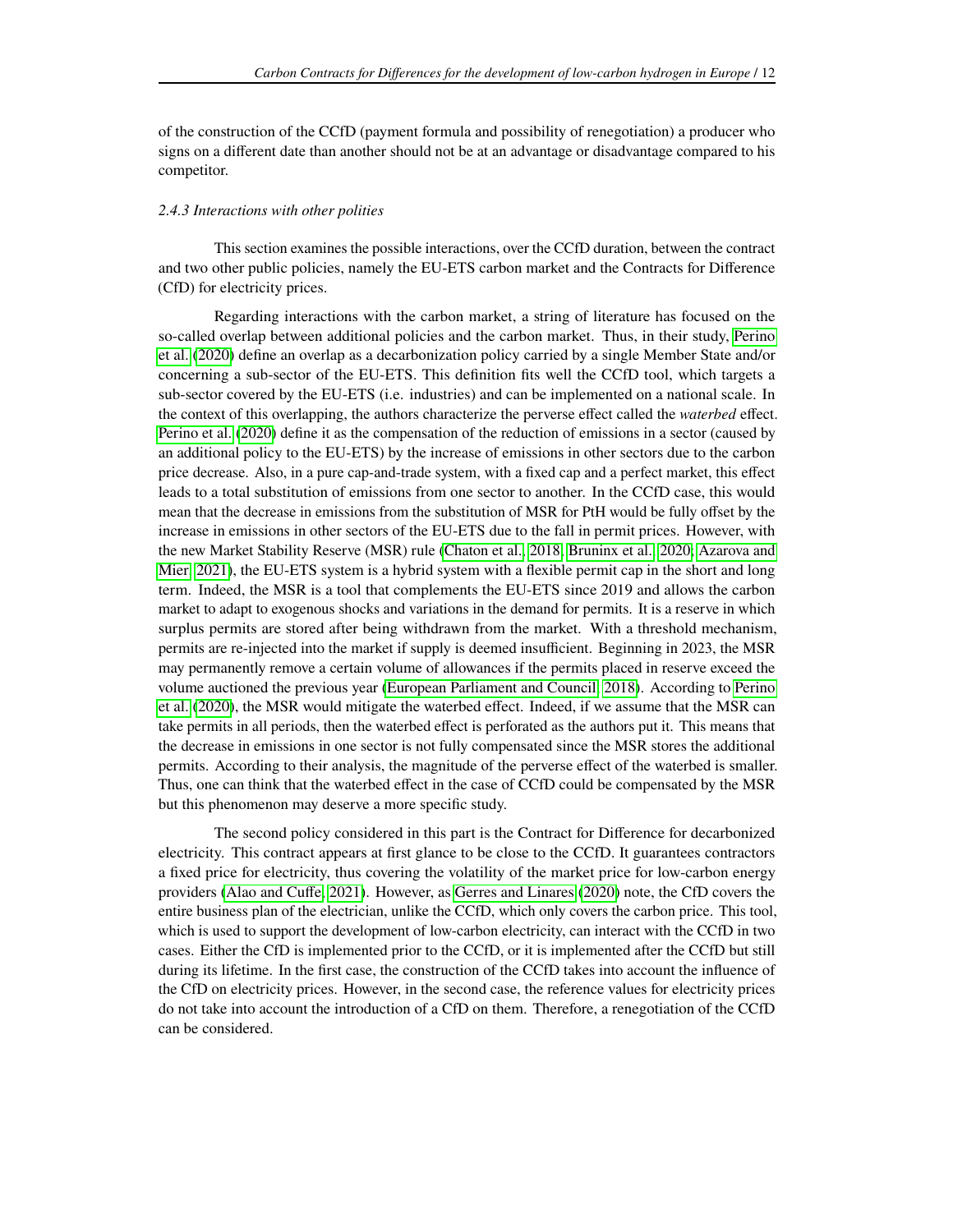#### **3. DETERMINATION OF FRENCH AND GERMAN CCFDS**

In this section, the optimal CCfDs for the development of hydrogen by electrolysis in France and Germany are determined. We chose to focus the study on these two countries for two reasons. The first is their stated interest in the development of hydrogen. Indeed, both countries have established ambitious strategies for the development of low-carbon hydrogen (cf. [Ministry of](#page-27-17) [Ecological Transition, 2020;](#page-27-17) [Federal Government, 2020\)](#page-26-4). Secondly, these countries are representative of the heterogeneity of the electricity production fleets within the EU. In France, more than 90% of electricity is decarbonized. It is mainly produced from nuclear power (around 70%) and hydro power (13%), with a small share of fossil fuels (7.5%) [\(RTE, 2020a\)](#page-27-18). In contrast, the German electricity mix includes a large share of fossil fuels (51% divided between coal, natural gas and oil), with a small share of nuclear power  $(11\%)$ . That being so, while in France, emissions related to electricity and heat production represent only 12.4% of 2019 national emissions, in Germany they represent 42.3% of 2017 national emissions according to [IEA](#page-27-19) [\(2021,](#page-27-19) [2020\)](#page-27-20).

To begin our analysis, the data set used is first detailed. Estimates of the electricity price function parameters (equation [6\)](#page-6-1) are presented. Then, an analysis of the costs of hydrogen produced by both technologies as a function of electricity, gas and carbon prices is performed. Finally, the contract strike and payment and their variations according to some parameters (e.g. subsidies granted) are characterized for France and Germany.

#### **3.1 Data**

#### <span id="page-12-1"></span>*3.1.1 Electricity price*

The values we assigned to the parameters of the electricity price function (equation [6\)](#page-6-1) were estimated from quarterly data for gas and electricity prices from the French Commission for Energy Regulation's Market Observatories [\(CRE, 2010–2019\)](#page-26-6) from 2010 to 2019. For France (respectively Germany), these prices are averages of base and peak spot prices on the Powernext market (resp. European Energy Exchange). Therefore, under the hypothesis of a continuous hydrogen production, 24 hours a day, the average electricity price for a hydrogen producer by electrolysis is a weighted average of the base and peak prices of the market corresponding to the considered country. These electricity prices thus calculated constitute the observations of our explained variable  $(p_{\rho r})$ . The observations for the carbon prices are front-year prices<sup>[25](#page-0-0)</sup> from ICE Endex<sup>[26](#page-0-0)</sup>.

The ordinary least squares estimate results are available in appendix [5.2.](#page-21-0) We summarize here the final results. We retain the following specification of the electricity function

<span id="page-12-0"></span>
$$
p_{er} = p_1 \sigma + p_2 \sigma^2 + p_3 p_{gr} + \epsilon,\tag{20}
$$

where the values of the estimated parameters for France (respectively Germany) as shown in Table [1](#page-13-0) (respectively in Table [2\)](#page-13-1).

In this application, the parameter  $p_0$  in equation [\(6\)](#page-6-1) is not significant. A first explanation could be that, most of the time, the marginal technology in electricity production is a gas technology. A second possible explanation is that the influence of other marginal technologies (coal, fuel oil, etc.) is captured by the parameters associated with the carbon price  $p_1$  and  $p_2$ .

We find that the value of the parameter associated with  $\sigma$ , i.e.  $p_1$ , is the same in France and in Germany (equal to 3.16). The impact of gas and electricity prices characterized by  $p_3$ , all else

<sup>&</sup>lt;sup>25</sup>Since the CO<sub>2</sub> spot market is residual and the CO<sub>2</sub> futures and spot prices are linked by a cash and carry arbitrage relationship, we use these futures prices.

<sup>26</sup>C.f [ICE Endex.](https://www.theice.com/products/4347999/EUAA-Futures/data?marketId=6501040&span=1)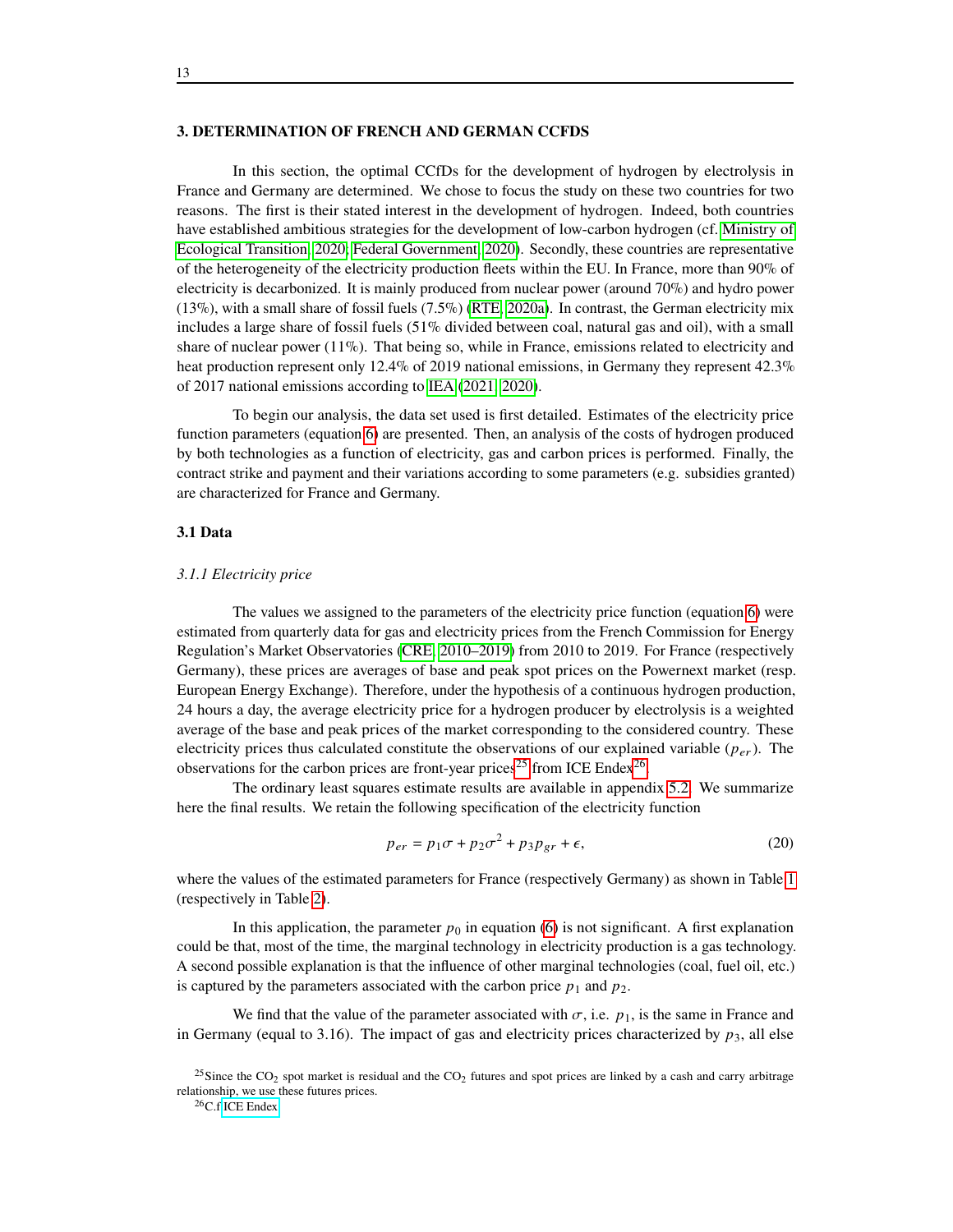<span id="page-13-0"></span>

| Explanatory var.   <b>Parameter</b>   Estimation   SD   t-value   $P(>  t )$ |         |      |         |          |
|------------------------------------------------------------------------------|---------|------|---------|----------|
| Pφ                                                                           | 1.22    | 0.18 | 6.64    | $2e-7$   |
|                                                                              | 3.16    | 0.78 | 4.05    | 0.000321 |
|                                                                              | $-0.10$ | 0.03 | $-2.83$ | 0.008178 |

**Table 1: Linear regression results for the French case.**

|  | Table 2: Linear regression results for the German case. |  |  |
|--|---------------------------------------------------------|--|--|
|  |                                                         |  |  |

<span id="page-13-1"></span>

| Explanatory var. <b>Parameter</b>   Estimation   SD   t-value   $P(>  t )$ |       |         |        |      |                           |
|----------------------------------------------------------------------------|-------|---------|--------|------|---------------------------|
| $\rho_g$                                                                   |       | 1.00    | 0.12   | 8.23 | $12.7e-9$                 |
|                                                                            |       | 3.16    | $0.52$ | 6.12 | $  8.76e-7$               |
| $\sigma^2$                                                                 | $p_2$ | $-0.08$ |        |      | $0.02$   -4.09   0.000285 |

being equal, is more important in France (equal to 1.22) than in Germany (equal to 1). Consequently, given the property [2.10](#page-9-2) the payment of the French CCfD is more important than the German one. We can see this in the following (cf. Figure [8\)](#page-18-0).

For any gas price greater than  $(-0.0057 + 0.0172\sigma)\sigma$  the price of electricity in France is higher than in Germany (see Figure [1\)](#page-13-2).

<span id="page-13-2"></span>

|  | Figure 1: Gas price above which the electricity price in France is higher than in Germany |
|--|-------------------------------------------------------------------------------------------|
|  |                                                                                           |



**Interpretation**: For a certain value of  $\sigma$  (in  $\epsilon$ /t) if the gas price (in  $\epsilon$ /MWh) is above this curve then the electricity price in France is higher than in Germany.

Note that if we consider only positive electricity prices, the specification [20](#page-12-0) is only valid for certain values of the carbon price i.e.  $\sigma \in \left[\max\left(0, \frac{p_1 - \sqrt{p_1^2 - 4p_2p_3p_8}}{2p_3}\right)\right]$  $-2p_2$  $\frac{p_1 + \sqrt{p_1^2 - 4p_2p_3p_8}}{-2p_3}$  $\frac{\nu_1 - \nu_2 \nu_3 \nu_8}{-2 \rho_2}$ ].

#### **3.2 Other parameters**

The benchmark values of the parameters, other than electricity prices, used in our numerical application to determine the strike and payment of CCfDs are defined in Table [3.](#page-14-0) They were determined using data from [Hydrogen Europe](#page-27-15) [\(2020a\)](#page-27-15), [Eurostat](#page-26-14) [\(2021\)](#page-26-14) and [RTE](#page-27-14) [\(2016\)](#page-27-14).

We did not consider a reference gas price, because given the possible existence of tensions on the gas markets<sup>[27](#page-0-0)</sup> it seemed more appropriate to conduct a sensitivity analysis of the marginal

 $27$ Tensions can be observed, for example, in the third quarter of 2021 and at the beginning of 2022 [\(Internation gas prices,](#page-27-21) [2021\)](#page-27-21).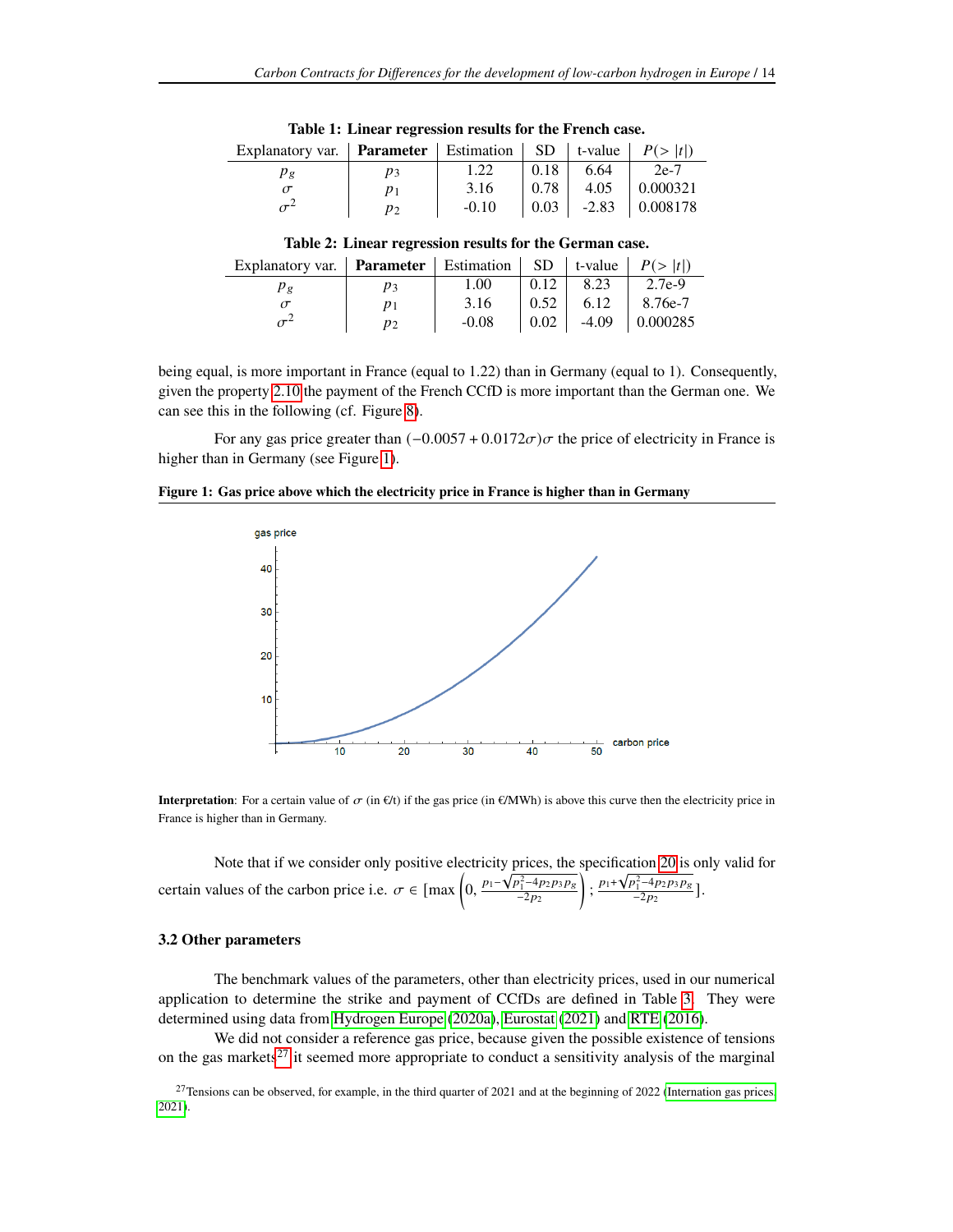|  |  | Table 3: Reference values of the model parameters. |
|--|--|----------------------------------------------------|
|  |  |                                                    |

| $\rho_{gr}$ |                                                | $\rho_{er}$ |  |
|-------------|------------------------------------------------|-------------|--|
|             | $80\%$   0.328gCO <sub>2</sub> /MWh   50\%   0 |             |  |

<span id="page-14-0"></span>costs, the strike and the CCfD payment to the gas price.

Given the parameters values, we have  $p_1 \rho_{er} (1 - \chi) = 1.58(1 - \chi)$  for the French and German cases. As  $e_s = 0.328$ , for any  $\chi$  less than 0.792405 + 0.632911*a*, we have  $(e_s - a) \leq p_1 \rho_{er} (1 - \chi)$ . However, due to the European legislation<sup>[28](#page-0-0)</sup>,  $\chi$  is always smaller 0,75. In addition, as  $p_0 = 0$  for both countries, we have  $p_{gr}^{M} = \frac{p_{0}p_{er}}{q_{0}p_{0}}$  $\frac{p_0 p_{er}}{p_{gr}-p_3 p_{er}}$  = 0. As a result, the strike is constituted by the couple  $(\bar{\sigma}_{m}^{\chi,a},\bar{\sigma}_{M}^{\chi,a})$  $_{M}^{\chi,a}$ ). To simplify the writing, we will note hereafter the thresholds as  $\sigma_m$  and  $\sigma_M$ .

#### **3.3 Analysis of hydrogen production costs**

In order to characterize the most efficient CCfDs for the French and German cases, the first step is to understand precisely the production costs of hydrogen according to both technologies, since it is the difference between these two marginal production costs that needs to be compensated with the contract.

Independently of the studied region, SMR production marginal cost [\(4\)](#page-6-2) is an increasing function of the gas price (where  $\rho_g$  is the grade) and of the CO<sub>2</sub> price (where  $e_s - a$  is the grade). Figure [2](#page-14-1) is an illustration.



<span id="page-14-1"></span>**Figure 2: Marginal costs of hydrogen by SMR as a function of gas price.**

**Interpretation**: The lines above represent the marginal costs of hydrogen production by SMR as a function of the gas price, for certain values of the carbon price,  $\sigma$ , when the efficiency of the technology  $\rho_g$  is 80%, the carbon emission factor  $e_s$  is 32.8% and without free allocation of carbon emission permits  $a = 0$ . These lines are increasing in gas price (slope of 0.8) and in carbon price (the lines are parallel and separated by a distance of  $(a - e_s)|\sigma 1 - \sigma 2|$  where  $\sigma 1$  and  $\sigma 2$  are two different carbon prices).

The case of electrolytic generation is slightly more sophisticated. If the parameter  $p_3$  of the electricity price function [\(6\)](#page-6-1) is non-zero<sup>[29](#page-0-0)</sup> (case for France and Germany) then the PtH marginal cost [\(5\)](#page-6-1) is strictly increasing with the gas price. Because of the indirect effects of  $CO<sub>2</sub>$ , this marginal cost is a quadratic function of the carbon price. It is increasing for any  $\sigma < -p_1/2p_2$  and decreasing for

<sup>28</sup>cf. footnote [18.](#page-6-1)

<sup>&</sup>lt;sup>29</sup>If  $p_3 = 0$  then the marginal cost of hydrogen production by electrolysis is independent of the gas price.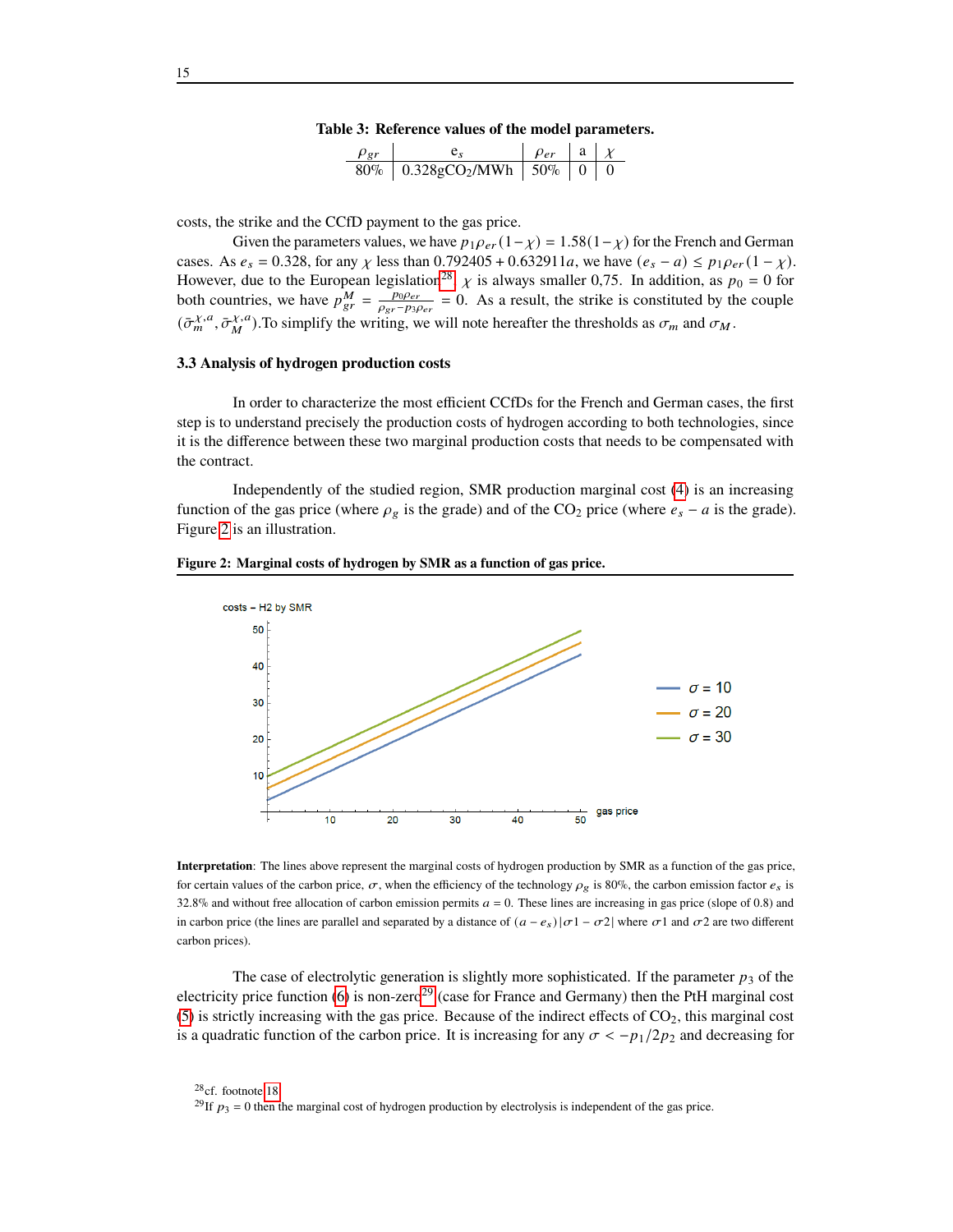any  $\sigma > -p_1/2p_2$ . This is why, on Figure [3,](#page-15-0) the line for  $\sigma = 10 \ell/t$  is between the lines  $\sigma = 20 \ell/t$  and  $\sigma = 30 \epsilon/t$ .



<span id="page-15-0"></span>

**Interpretation**: The lines above represent the PtH marginal costs in Germany as a function of the gas price when the technology efficiency  $\rho_e$  is 50% and without carbon offsetting ( $\chi = 0$ ). These lines are increasing (resp. decreasing) if the price of carbon  $\sigma$  is less (resp. more) than 19.75€/t.

Given the value of the selected parameters (Table [3\)](#page-14-0), we assume that the SMR marginal costs [\(4\)](#page-6-2) are the same in France and Germany (for the same gas price). Because of the differences in the electricity mix and the seasonality of the electricity demand between these two countries (i.e. different parameters of the electricity price function), it is also interesting to study the differences in production costs between these two countries. In Germany (Figure [4\)](#page-15-1) as in France (Figure [5\)](#page-16-0), for a high enough carbon price, electrolysis production is competitive with steam reforming production. Below this price, there is a threshold gas price for each country below which the cost of production by steam reforming is lower than the cost of production by electrolysis. For instance, in Germany and for a carbon price of 20€/t, a CCfD will allow to subsidize the competitiveness of electrolysis production for a gas price below 27.57€/MWh. Above this price, producers would pay back a certain amount to the government.



<span id="page-15-1"></span>**Figure 4: Costs of both technologies in Germany.**

**Interpretation**: The blue (respectively orange) curves represent, as a function of the gas price (€/MWh), the marginal costs of hydrogen production by electrolysis (resp. steam reforming) in Germany (i.e. for parameters whose values are those of Tables [2](#page-13-1) and [3,](#page-14-0) when the carbon price is 20€/t (left figure) and 30 €/t (right figure). If the carbon price is 20€/t then for any gas price below 27.57€/MWh the marginal cost of electrolysis production is higher than that of steam reforming production. When the carbon price is 30€/t, for any (positive) gas price, the marginal costs of steam reforming production are higher than those of electrolysis.

The carbon price evolution influences the competitiveness gap of hydrogen by electrolysis between France and Germany. Thus, while for  $\sigma = 10 \ell/t$ , German production is less expensive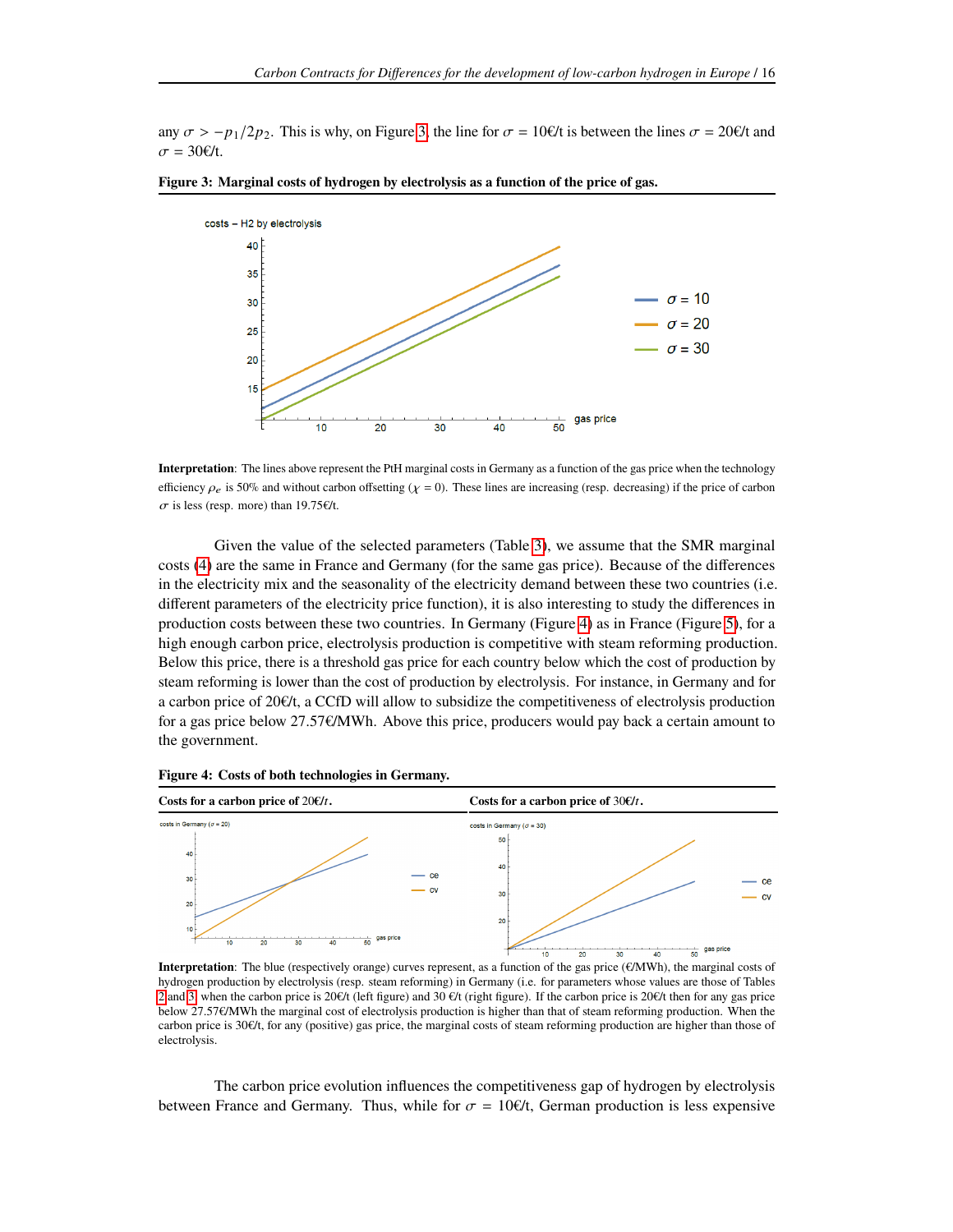<span id="page-16-0"></span>

**Interpretation**: The blue (respectively orange) curves represent, as a function of the gas price (€/MWh), the marginal costs of hydrogen production by electrolysis (resp. SMR) in France (i.e. for parameters whose values are those of the Tables [1](#page-13-0) and [3](#page-14-0) when the carbon price is 20€/t (left figure) and 30 €/t (right figure). If the carbon price is 20€/t then for any gas price below 39.67€/MWh the marginal cost of electrolysis production is higher than that of steam reforming production. When the carbon price is  $30\epsilon/t$ , for any (positive) gas price, the marginal costs of the steam reforming production are higher than the electrolysis production.

than French production (for a gas price higher than or equal to 1.7€/MWh), for  $\sigma = 30 \text{E/t}$ , the trend can be reversed according to the gas price (see Figure [6\)](#page-16-1). There is a threshold gas price (function of  $\sigma$ )<sup>[30](#page-0-0)</sup> such that, for any gas price above this threshold, the electrolysis production technology is more expensive in France than in Germany. In general, if we consider two countries  $A$  and  $B$  whose electricity price function parameters are  $p_0 = 0$ ,  $p_1 = p_{1i}$ ,  $p_2 = p_{2i}$  and  $p_3 = p_{3i}$  for  $i = A$  or B, then if the gas price is greater (resp. less) than  $\frac{\sigma(p_{1B}-p_{1A}+(p_{2B}-p_{2A})}{p_{2A}-p_{2B}}$  it is more expensive (resp. less  $p_{3A}-p_{3B}$ expensive) to produce hydrogen by electrolysis in country B than in country A.

#### <span id="page-16-1"></span>**Figure 6: Difference in marginal costs of hydrogen production by electrolysis between France and Germany.**



**Interpretation**: The above curves represent the difference between the marginal costs of hydrogen production by electrolysis in France and Germany as a function of the gas price (€/MWh) and for three values of the carbon price (in €/t) (given the values of the parameters in Tables [1](#page-13-0) to [3\)](#page-14-0). We can see that if the carbon price is 20€/t, then for any gas price higher than 6.77€/MWh, hydrogen production by electrolysis is more expensive in France than in Germany.

# **3.4 Analysis of the CCfD's price and payment**

#### *3.4.1 CCfD characteristics without additional State aid*

As noted earlier, the existence of distinct electricity prices across generation assets leads to regionally specific CCfDs, as illustrated in Figure [13.](#page-24-0) In this figure, electrolysis production is more

<sup>&</sup>lt;sup>30</sup>According to the selected parameters values, this threshold price is  $(-0.00571 + 0.0172\sigma)\sigma$ .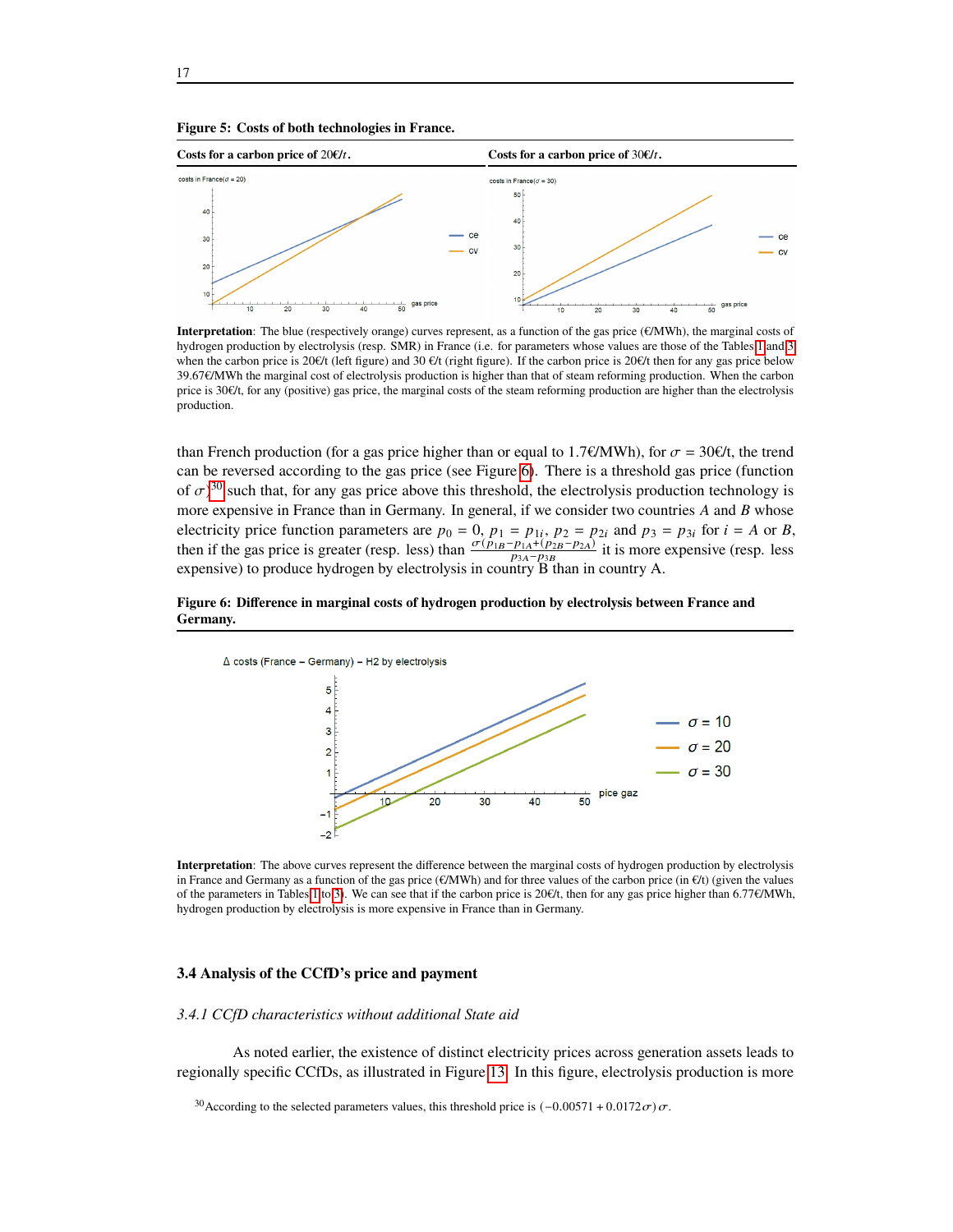expensive than SMR production within the curves. Also, for a given gas price, the government would make a payment to electrolytic hydrogen producers when the CO<sub>2</sub> price is in the range  $[\sigma_m; \sigma_M]$ and *vice versa*[31](#page-0-0). From Proposition [2.4,](#page-7-2) the CCfD is only useful if the gas price is below a certain threshold equal to 47.20€/MWh for France and 31.15€/MWh for Germany. Given the value of the electricity price parameters, the area corresponding to a subsidy of the electrolysis production is wider in France than in Germany.



**Figure 7: CCfD strikes in France and Germany.**

**Interpretation**: The curves above represent the strike of the French and German CCfDs as a function of the gas price. More precisely, the couple ( $\sigma_m$ ;  $\sigma_M$ ) for both countries. We see that for any gas price below 12€/MWh, the French  $\sigma_M$  is lower than the German one. For any positive gas price the French  $\sigma_m$  is lower than the German one. The abscissa of the connection point of the  $\sigma_m$  and  $\sigma_M$  curves corresponds to  $\bar{p}_s^{X,A}$  defined in [\(10\)](#page-7-3) i.e. the gas price above which the CCfD is useless. It is equal for France to 47.19€/MWh and for Germany to 31.15€/MWh. For any pair ( $p<sub>°</sub>$ ,  $\sigma$ ) inside the curves the payment to the producer is positive.

Therefore, for an equal  $CO<sub>2</sub>$  price on the market, the payments made by the government to producers can be higher in France than in Germany, as illustrated in Figure [8.](#page-18-0) For example, for a gas price of 30€/MWh, the payment is slightly positive in Germany for a market carbon price between 12 and 17€/t, while in France it is largely positive for a price between 6 and 23€/t. As a reminder, when the payment is negative, it is a form of reimbursement made by the electrolysis hydrogen producers to the government. Also, Figure [8](#page-18-0) illustrates the non-monotonicity of the payment function and highlights the existence of a gas price at which the payment is negative regardless of the carbon price. This threshold gas price  $\bar{p}_{g}^{\chi,a}$  is defined in [\(10\)](#page-7-3) and calculated previously (see Figure [13](#page-24-0) for example).

**Example.** Suppose that the CCfD developer estimates that, over the contract period, the gas price will be 20€/MWh. Given the electricity price specification [\(20\)](#page-12-0), this is only valid in France (resp. Germany) for a carbon price below  $38.02 \ell/t$  (resp. 45.05 $\ell/t$ ). The strikes (in  $\ell/tCO_2$ ) are for France (3.44; 25.14) and for Germany (6; 23.87). The payment function of the French CCfD is  $0.95(25.14 - \sigma) - 0.044(25.14 - \sigma)^2$  or equivalently  $-0.95(3.44 - \sigma) - 0.044(3.44 - \sigma)^2$  and that for Germany  $0.75(23.87 - \sigma) - 0.042(23.87 - \sigma)^2$  or equivalently  $-0.75(6 - \sigma) - 0.042(6 - \sigma)^2$ . We omit in this study issues related to the duration of the contract. This essentially influences the determination of parameter values (yields, reference input prices, etc.).

<sup>&</sup>lt;sup>31</sup>Given the values of the parameters we have chosen, the strikes (French and German) are made up of couples. More precisely, and without additional State aid, 1. for the French case  $\sigma_m(p_g) \approx 12.52 - 10\sqrt{1.5675 - 0.038p_g}$  and  $\sigma_m(p_g) \approx 12.52 + 10\sqrt{1.5675 - 0.038p_g}$ ; 2. for the German case  $\sigma_m(p_g) \approx 15.65 - 12.5\sqrt{1.5675 - 0.048p_g}$  and  $\sigma_M(p_g) \approx 15.65 + 12.5\sqrt{1.5675 - 0.048p_g}$ .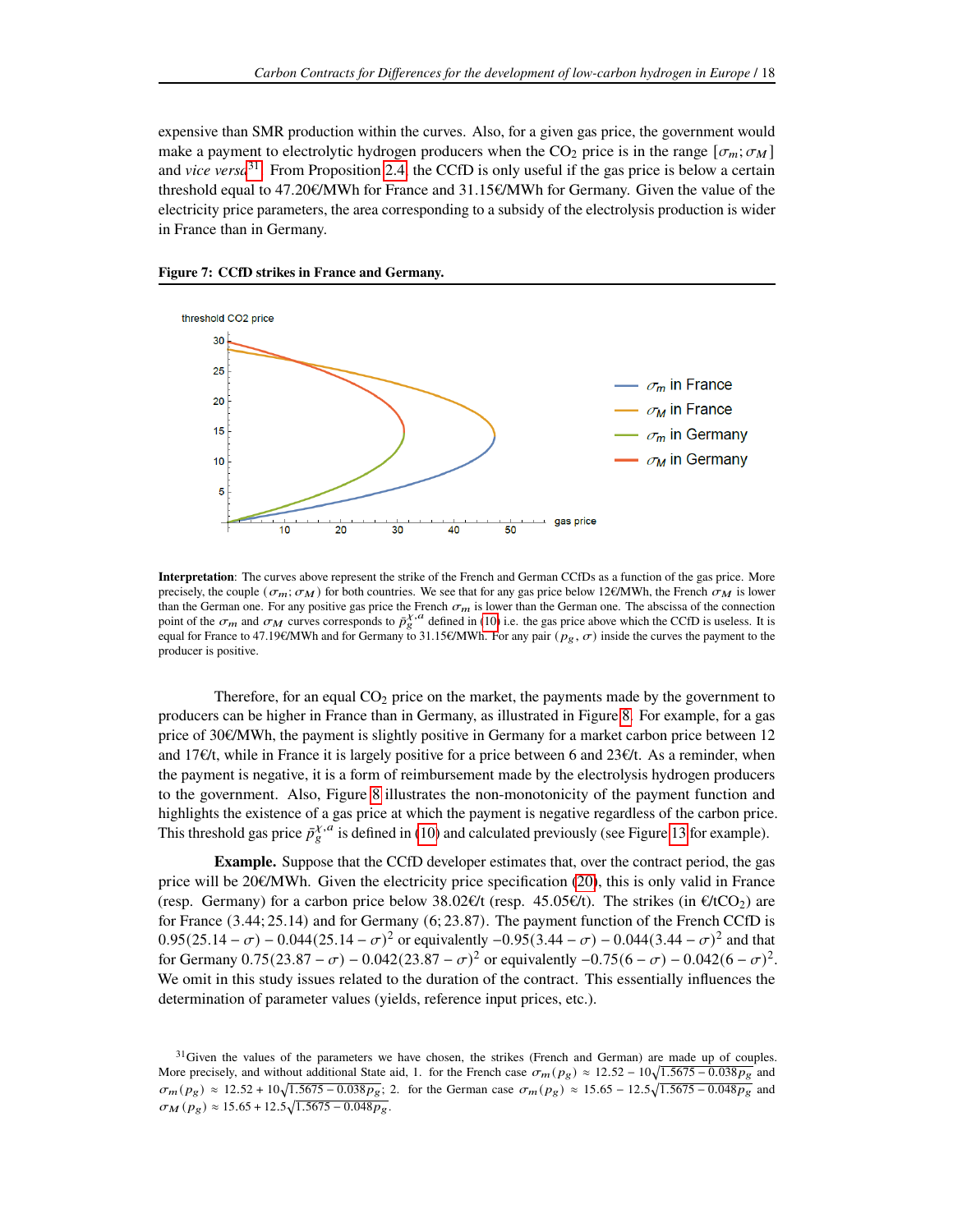

**Interpretation**: The curves represent the payment of the German CCfD (left curves) and the French CCfD (right curves) as a function of the carbon price ( $\epsilon \hat{U}$ t) and according to different values of the gas price ( $\epsilon$ /MWh). For a gas price of 40 $\epsilon$ /MWh the German CCfD payment is always negative since  $\bar{p}_{\epsilon}^{\chi,a} = 31.15 \epsilon/MWh$  in Germany. For this gas price of 40€/MWh the CCfD is useless. For any gas price below the threshold price  $\bar{p}_{g}^{\chi,a}$  the payment is negative if the carbon price is below  $\sigma_m$  or above  $\sigma_M$  and positive otherwise.

## **3.5 Impacts of state aid supplementing the EU-ETS**

As a reminder, the developed model allows the study of two state aids complementing the EU-ETS market: carbon offsetting for PtH  $(\chi)$  and free allocations for SMR  $(a)$ .

Unsurprisingly, as illustrated in Figures [9](#page-18-1) and [10,](#page-18-2) carbon indirect effect offsets lower the threshold price needed for an efficient contract. Conversely, the strikes are increasing with free allocations. Thus, to reduce the costs associated with the implementation of CCfD for public policy makers, it would be possible to increase carbon offsetting or to decrease free allocations.

| Impact of free allowances for SMR. |                                                                                                | Impact of carbon offsetting for electrolysis. |                                                                                           |
|------------------------------------|------------------------------------------------------------------------------------------------|-----------------------------------------------|-------------------------------------------------------------------------------------------|
| threshold CO2 price<br>35          | threshold CO2 price<br>30                                                                      |                                               |                                                                                           |
| $30+$<br>25                        | $\longrightarrow \sigma_m \boxplus a = 0$<br>25<br>$\rightarrow \sigma_M \boxplus a = 0$<br>20 |                                               | $\rightarrow$ $\sigma_m \boxplus \chi = 0$<br>$\rightarrow \sigma_M \boxplus x = 0$       |
| 20<br>15                           | $\rightarrow \sigma_m \boxplus a = 0.1$<br>15<br>$\rightarrow \sigma_M \boxplus a = 0.1$       |                                               | $\rightarrow$ $\sigma_m \boxplus x = 0.1$<br>$\rightarrow$ $\sigma_M \boxplus x = 0.1$    |
| 10<br>5                            | $\rightarrow \sigma_m \boxplus a = 0.2$<br>10<br>$\rightarrow \sigma_M \boxplus a = 0.2$       |                                               | $\rightarrow$ $\sigma_m \boxplus \chi = 0.2$<br>$\rightarrow$ $\sigma_M \boxplus x = 0.2$ |
| 50<br>20<br>30<br>40<br>10         | gas price                                                                                      | 50<br>20<br>30<br>40<br>10                    | gas price                                                                                 |

<span id="page-18-1"></span>**Figure 9: Impacts of the subsidies supplementing the carbon market on the CCfD strike in Germany.**

**Interpretation**: The above curves represent the changes in the strike (in  $\epsilon$ /t) as a function of the gas price (in  $\epsilon$ /MWh), following free allocations of emission permits for steam reforming (left) and indirect carbon offsets for electrolysis (right).

<span id="page-18-2"></span>**Figure 10: Impacts of the subsidies supplementing the carbon market on the CCfD strike in France.**



<span id="page-18-0"></span>**Figure 8: CCfD payment in France and Germany according to the carbon price on the market.**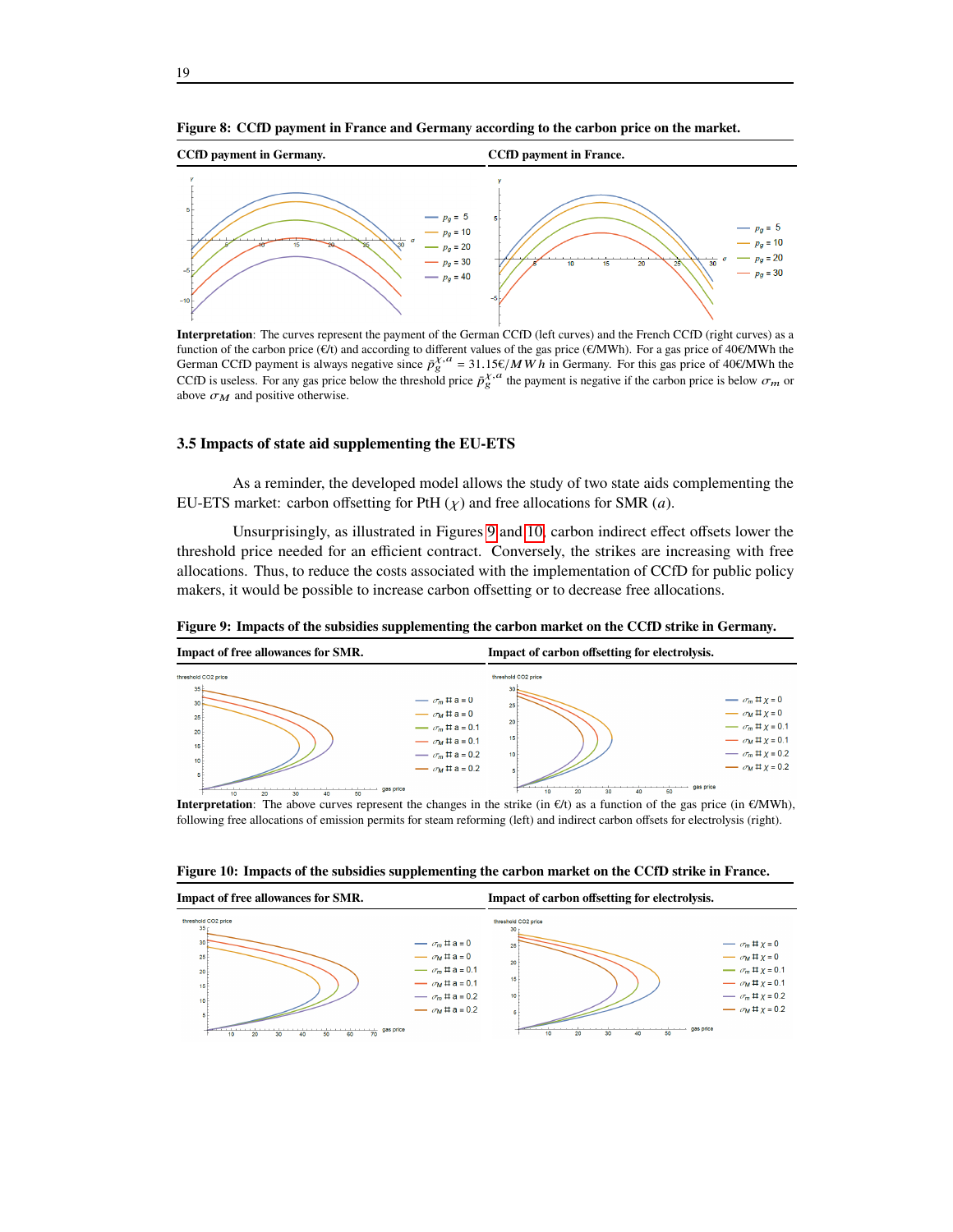### **4. CONCLUSION**

This study focused on characterizing an efficient CCfD for the scale of low-carbon hydrogen by electrolysis production. Our analysis focuses on the marginal cost differential between SMR and PtH technologies. We focus only on hydrogen produced at the site of its consumption, primarily for industrial use.

By construction of the strike, we determine a threshold gas price at which, whatever the carbon price, hydrogen produced by electrolysis is cheaper than that produced by steam reforming. In the case where this threshold price is exceeded, the CCfD is not efficient since it would substitute the inputs market prices. This result has two main implications. First, future gas price developments should be taken into account when defining the duration of the CCfD. On the other hand, it would be necessary to ensure that the gas price is below this threshold in each region where the CCfD could be implemented.

This brings us to the second main conclusion, which concerns the countries of implementation of the CCfD. Given the sensitivity of the model to electricity prices (i.e. electricity mixes and seasonality of electricity demands) it seems important to characterize different CCfDs for each generating fleet. This result invites us to advise against the implementation of a single CCfD for the whole European Union, which is considered economically inefficient due to the variety of national electricity fleets. This conclusion could be reconsidered in two situations. First, in the hypothesis of the existence of a single electricity price in Europe, as studied in the annex, the CCfD could be established at a European level. Second, if the share of commercial hydrogen increases, a horizontal differentiation model should be study to analyse the effectiveness of a national implementation compared to a European one.

Then, the current policies complementing the EU-ETS market do not seem to prevent the implementation of CCfD. However, reducing free allocations for steam reforming or increasing carbon offsetting for electrolysis could improve the effectiveness of the tool for the development of decarbonized hydrogen. In any case, these additional aids must be taken into account in the definition of the CCfD since they impact the form of the Contract strike and payment.

Finally, we argue for a CCfD including a reimbursement phase in order to avoid windfall profits. Indeed, because of the construction of the CCfD's strike and payment, the reimbursement phase do not does not imply any loss for the contractor who produces by electrolysis compared to a situation where he produces by SMR.

The study of CCfD characteristics could be completed in the following three ways.First, a larger empirical study could test the validity of the values obtained and their sensitivity to variations in the parameters of the variable cost functions. Then, assessing the environmental impact of this policy in terms of avoided emissions would ensure the effectiveness of the CCfD as a complement to the EU-ETS market. The overlap question should be dealt with in this study. Finally, a precise analyse of the allocation methods could be done.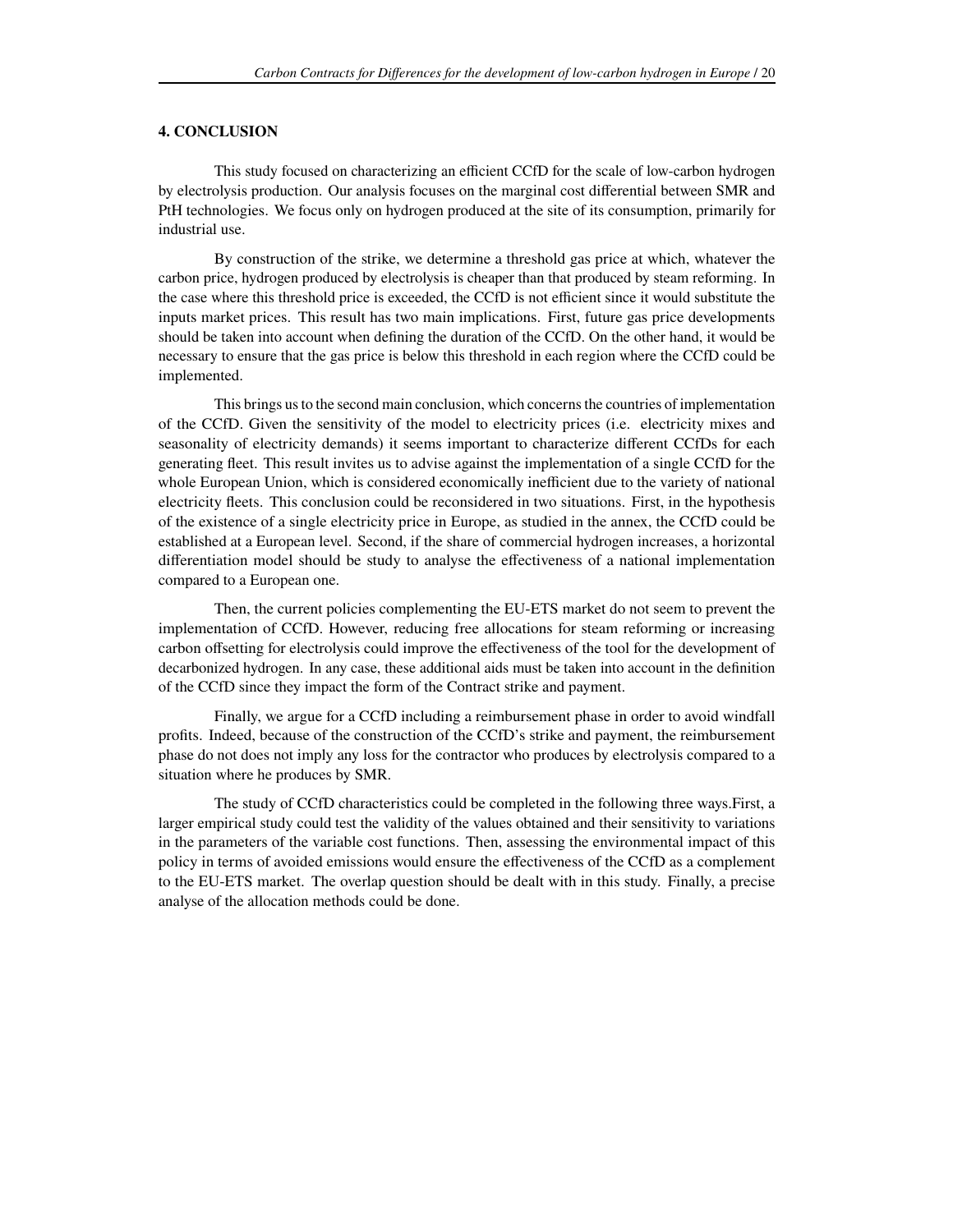#### **5. APPENDIX**

### <span id="page-20-0"></span>**5.1 Hydrogen production varies throughout the year**

Hydrogen production is not necessarily constant between two payment/repayment periods. As it is the same for  $CO<sub>2</sub>$  prices, if the duration between payments/repayments can be shortened the reasoning made in the main text holds. If not, it is sufficient to take these variations into account. For this purpose, in this appendix a period of duration  $d$  (e.g. 365 days) is no longer represented by t but by  $(\tau = 1, \ldots, T)$ . The time in the period is characterized by t. The State will not make the payment at each *t* but at the end of each  $\tau$  period (annual if  $d = 365$ ). Thus, if we note  $t_0$  the date of the beginning of the CCfD, at the end of each  $\tau$  period, the amount received by the low-carbon H producer who signed the CCfD  $(\bar{i})$  and who produces the quantity  $q_{\bar{i}} \leq K_{\bar{i}}^e$  $\frac{e}{i}$ , is

$$
P_{\bar{i}}(\tau) = \sum_{t=t_0+d(1-\tau)}^{t=t_0+d\times\tau} \bar{\gamma}^{\chi,a}(\sigma_t) \times q_{\bar{i}}(t)
$$
\n(21)

where  $\bar{\gamma}^{\chi, a}(\sigma_t)$  is defined by [16.](#page-9-3) Given that  $\bar{\gamma}^{\chi, a}(\sigma_t) \in \mathbb{R}$ , it is possible that  $P_{\bar{i}}(\tau)$  is negative. Three policies are then possible:

• Either the State does not demand reimbursement, in this  $P_{\bar{i}}(\tau)$  is rewritten

$$
\max \left( \sum_{t=t_0+d(1-\tau)}^{t=t_0+d\times \tau} \bar{\gamma}^{\chi,a}(\sigma_t) \times q_{\bar{i}}(t), 0 \right);
$$

• Or the State cancells the negative payments  $\bar{\gamma}^{\chi,a}(\sigma_t)$ , in this case  $P_{\bar{i}}(\tau)$  is rewritten

$$
\sum_{t=t_0+d(1-\tau)}^{t=t_0+d\times\tau} \max(\bar{\gamma}^{\chi,a}(\sigma_t),0)q_{\bar{i}}(t);
$$

• Or again the State demands this reimbursement.

Consequently, if the objective of the CCfD is to compensate for the lack of competitiveness of PtH hydrogen compared to SMR hydrogen and not to make the SMR uncompetitive, the reimbursement must be considered. As a consequence, the State should neither cancell the payments  $\bar{\gamma}^{\chi,a}(\sigma_t)$  nor the amounts  $P_{\bar{i}}(\tau)$ . Of course, the third option  $(P_{\bar{i}}(\tau) \in \mathbb{R})$  is less expansive for the state than the first one  $(P_i(\tau) \in \mathbb{R}^+)$ , which is less expansive than the second one  $(\bar{\gamma}^{\chi,a}(\sigma_t) \in \mathbb{R}^+)$ .

Obviously, it is rare that the reference values correspond to the values observed in  $t$ . In each period  $\tau$ , the difference between the producer's surplus  $\bar{i}$  and that which would have been obtained with the SMR technology is

$$
\Delta S_{\bar{i}}(\tau) = \sum_{t=t_0+d(\tau-1)}^{t_0+d\times\tau} (c_s^a(\sigma_t, p_{g,t}) - c_e^{\chi}(\sigma, p_{g,t}) + \bar{\gamma}^{\chi,a}(\sigma_t)) q_{\bar{i}}(t).
$$
 (22)

If at  $\tau = \tau_c$ ,  $\sum_{\tau=1}^{\tau_c-1} \Delta S_{\bar{i}}(\tau) + \mathbb{E}_{\tau_c} \sum_{\tau=\tau_c}^T \Delta S_{\bar{i}}(\tau) \neq 0$ , then the renegotiation should be considered. The same applies if at  $\tau = \tau_r$ ,  $|\Delta S_i(\tau)|$  is high.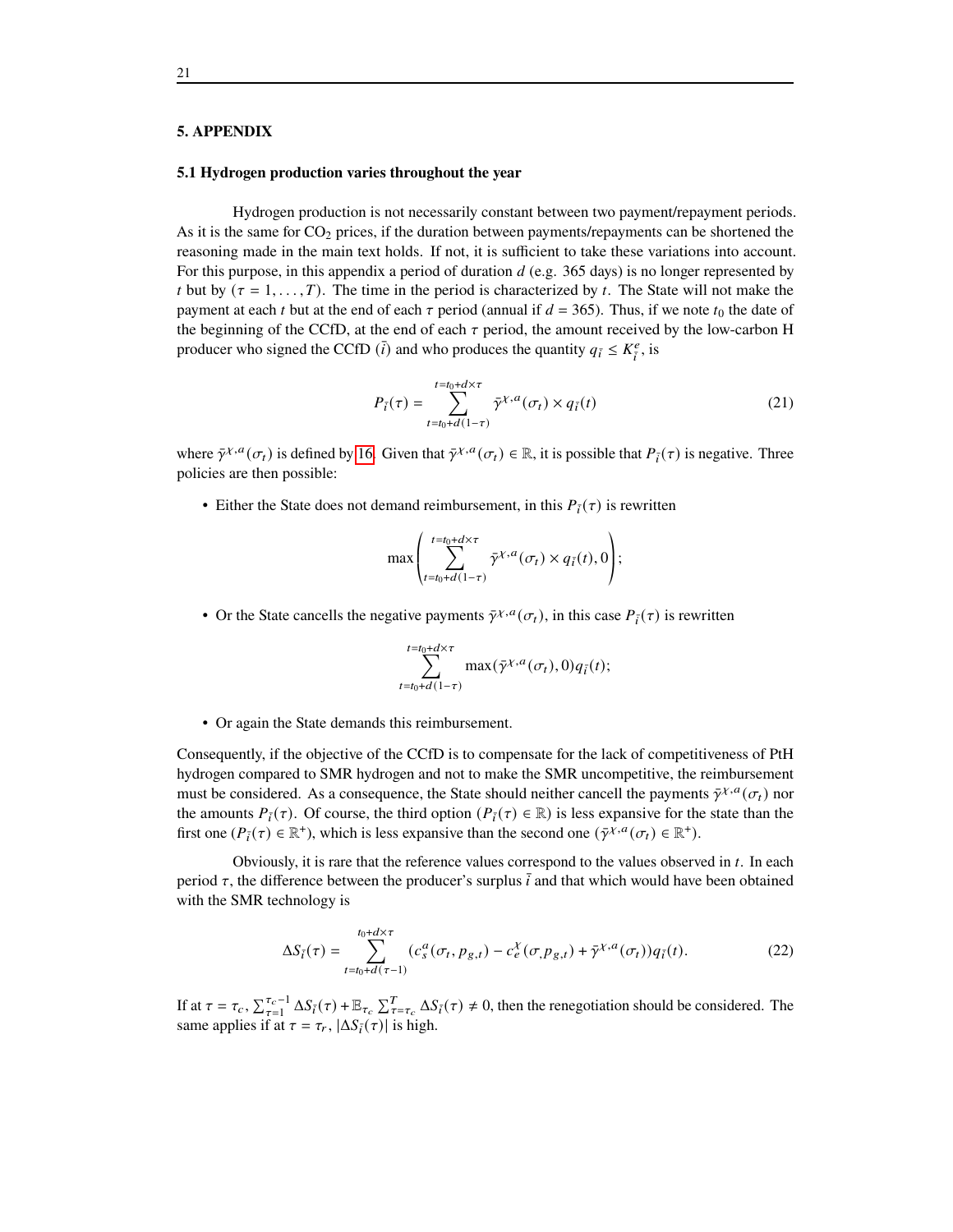#### <span id="page-21-0"></span>**5.2 Detailed econometric study for the electricity price function in France and Germany**

As a reminder, this study is based on data from the French "Commission de Régulation de l'Energie" published quarterly in [CRE](#page-26-6) [\(2010–2019\)](#page-26-6). The results of the parameter estimates of the electricity price function [\(6\)](#page-6-1) for France and Germany are given in tables [4](#page-21-1) and [5.](#page-21-2)

<span id="page-21-1"></span>**Table 4: Results of the linear regression for the French case with constant.**

| Explanatory var. | Estimation | <b>SD</b> | t-value | P(> t ) |
|------------------|------------|-----------|---------|---------|
| p0               | 13.723     | 9.11      | 1.51    | 0.14    |
| Рg               | 0.99       | 0.32      | 2.88    | 0.01    |
| $\sigma$         | 2.25       | 1.37      | 1.64    | 0.11    |
|                  | $-0.06$    | 0.05      | $-1.22$ | 0.23    |

 $R^2 = 0.3235$ , adjusted  $R^2 = 0.26$ , p-value < 0.005355

<span id="page-21-2"></span>**Table 5: Results of the linear regression for the German case with constant.**

| Explanatory var. | Estimation | <b>SD</b> | t-value | P(> t )  |
|------------------|------------|-----------|---------|----------|
| $p_0$            | 3.58       | 5.28      | 0.68    | 0.50     |
| $p_g$            | 0.92       | 0.18      | 5.00    | 1.98e-05 |
| $\tau$           | 2.99       | 0.79      | 3.76    | 0.0007   |
|                  | $-0.08$    | 0.03      | $-2.71$ | 0.0107   |

 $R^2 = 0.6658$ , adjusted  $R^2 = 0.6345$ , p-value = 9.24e-08

Since the constant is not significant for the French and German cases, we have removed it from the specification of the electricity price used to determine the main characteristics of the CCfD. This significantly improves the significance of the model and of each of the parameters, as can be seen in the tables [6](#page-21-3) and [7.](#page-21-4)

<span id="page-21-3"></span>

| Table 6: Results of the linear regression for the French case without constant. |  |  |  |  |
|---------------------------------------------------------------------------------|--|--|--|--|
|                                                                                 |  |  |  |  |

| Explanatory var.   Estimation |         |      |              | $\vert$ SD   t-value   $P(>  t )$ |
|-------------------------------|---------|------|--------------|-----------------------------------|
| $p_{g}$                       | 1.21    | 0.25 | 4.76         | 3.71e-05                          |
|                               | 3.57    | 1.07 | 3.32         | 0.00219                           |
|                               | $-0.11$ |      | $0.04$ -2.52 | $\mid$ 0.01692                    |

<span id="page-21-4"></span>

| Table 7: Results of the linear regression for the German case without constant. |  |  |  |
|---------------------------------------------------------------------------------|--|--|--|
|                                                                                 |  |  |  |
|                                                                                 |  |  |  |

| Explanatory var.   Estimation   SD   t-value   $P(>  t )$ |         |      |      |                    |
|-----------------------------------------------------------|---------|------|------|--------------------|
| $p_g$                                                     | 0.995   | 0.14 | 6.96 | 5.93e-08           |
| 3.33                                                      |         | 0.66 | 5.50 | $4.2e-06$          |
|                                                           | $-0.09$ | 0.02 |      | $-3.84$   5.29e-04 |

In order to verify the viability of the models and their estimates, we perform a series of tests, the results of which are presented in the Table  $8^{32}$  $8^{32}$  $8^{32}$ .

The Saphiro-Wilk test, which was chosen because of the small sample, does not confirm the hypothesis of normality of the residuals for the French case. However, the Breusch-Pagan test does not reject the hypothesis of the residuals homoscedasticity. We therefore check for skewness and kurtosis: the results of the Kurtosis test invite us to check for the presence of outliers. We notice

 $32p-v = p-value$ .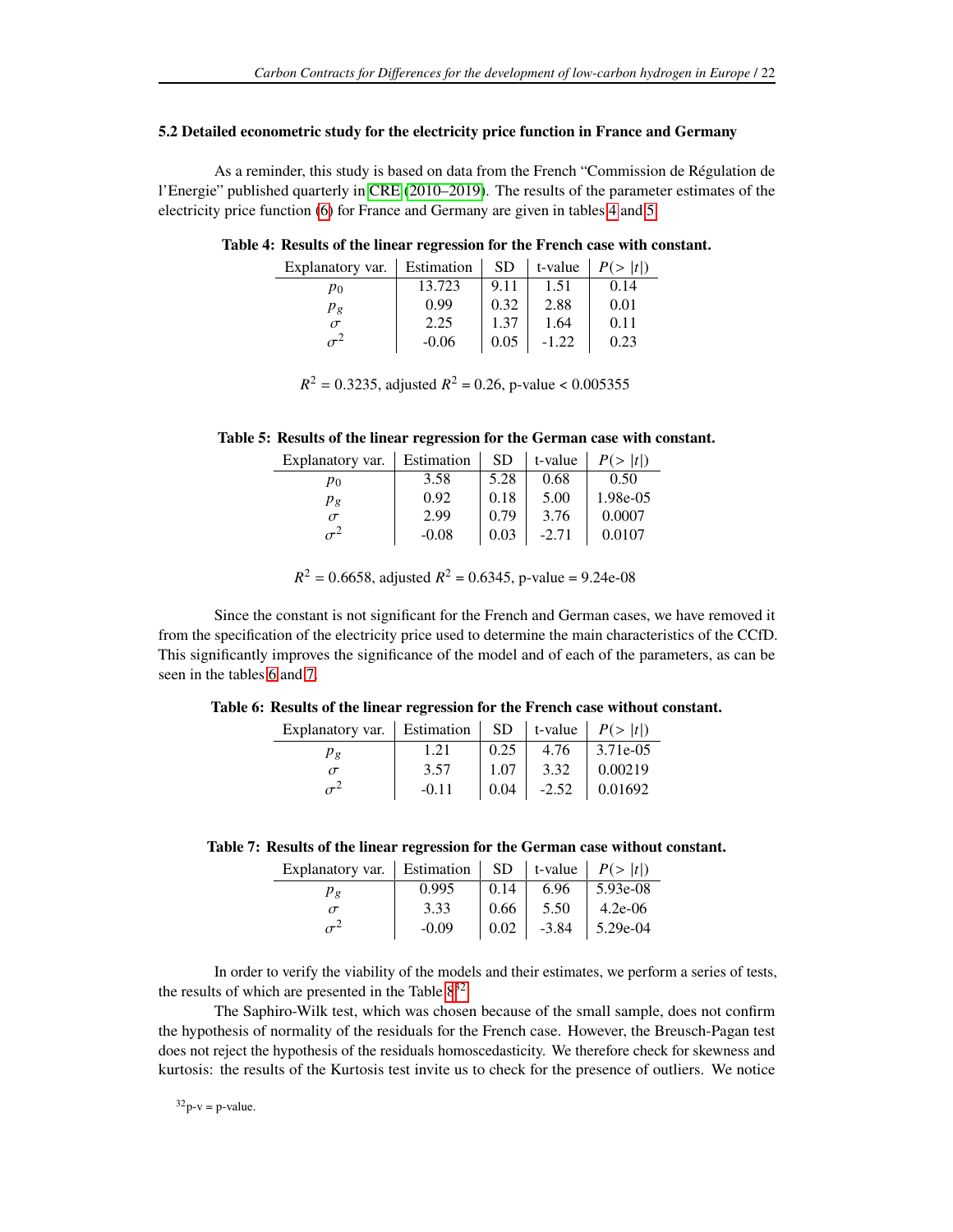| test            | France                    | Germany                   |
|-----------------|---------------------------|---------------------------|
| Shapiro-Wilk    | $p-v = 0.001$             | $p-v = 0.77$              |
| Breusch-Pagan   | 0.59                      | $p-v = 0.39$              |
| <b>Skewness</b> | $T=1.40$ ; $p-v = 0.002$  | $T = 0.16$ ; $p-v = 0.67$ |
| Kurtosis        | $T = 5.10$ ; $p-v = 0.01$ | $T = 3.65$ ; $p-v = 0.32$ |

<span id="page-22-0"></span>**Table 8: Results of the residue tests for the French and German cases, with the complete database.**

on the residuals plot that points 26 and 27 are atypical. These points correspond to the 2016–2017 winter, the coldest winter the region has experienced in over 100 years. Because of the high electricity demand during this period, coal played a larger role in defining electricity price than in other quarters. Because our electricity price specification does not specifically account for the influence of this generating unit, we removed these points from our database.

With this new database, we obtain the results presented in Tables [9](#page-22-1) and [10,](#page-22-2) which are better than before according to the coefficients significance and prediction. The residuals tests for the electricity price specification [\(6\)](#page-6-1) with  $p_0 = 0$  do not reject the normality hypotheses (Table [11\)](#page-23-0) in the French and German cases. We use this specification for electricity prices in France and Germany in the section [3,](#page-11-0) with the parameter values provided in Tables [9](#page-22-1) and [10.](#page-22-2)

<span id="page-22-1"></span>**Table 9: Linear regression results for the French case, without constant and without winter 2016-2017.**

| Explanatory var.   Estimation   SD   t-value   $P(>  t )$ |         |      |         |          |
|-----------------------------------------------------------|---------|------|---------|----------|
| Pφ                                                        | 1.22    | 0.18 | 6.64    | $2e-7$   |
| 3.16                                                      |         | 0.78 | 4.05    | 0.000321 |
|                                                           | $-0.10$ | 0.03 | $-2.83$ | 0.008178 |

<span id="page-22-2"></span>

|            | Table 10: Linear regression results for the German case, without constant and without winter |
|------------|----------------------------------------------------------------------------------------------|
| 2016-2017. |                                                                                              |

| Explanatory var. | Estimation | <b>SD</b> | t-value | P(>  t ) |
|------------------|------------|-----------|---------|----------|
| Ρg               | 1.00       | 0.12      | 8.23    | 2.7e-9   |
|                  | 3.16       |           | 6.12    | 8.76e-7  |
|                  | $-0.08$    | 0.02      | $-4.09$ | 0,000285 |

 $R^2 = 0.9897$ , adjusted  $R^2 = 0.9887$ , p-value < 2,2e-16

# **5.3 Determination of CCfD in Europe and limitations of the results**

This annex presents the CCfD for the European case, assuming a single electricity price in the European Union.

#### *5.3.1 Data*

#### *5.3.2 Estimation of the parameters*

Given the absence of a single electricity price in Europe, we use the average price for this region, which is provided by the French transmission system operator [\(RTE, 2016\)](#page-27-14). This allows us to obtain an estimate of the electricity function parameters for the average of the European Union countries. Aware of the imperfection of this method, the analysis of the French case with RTE data is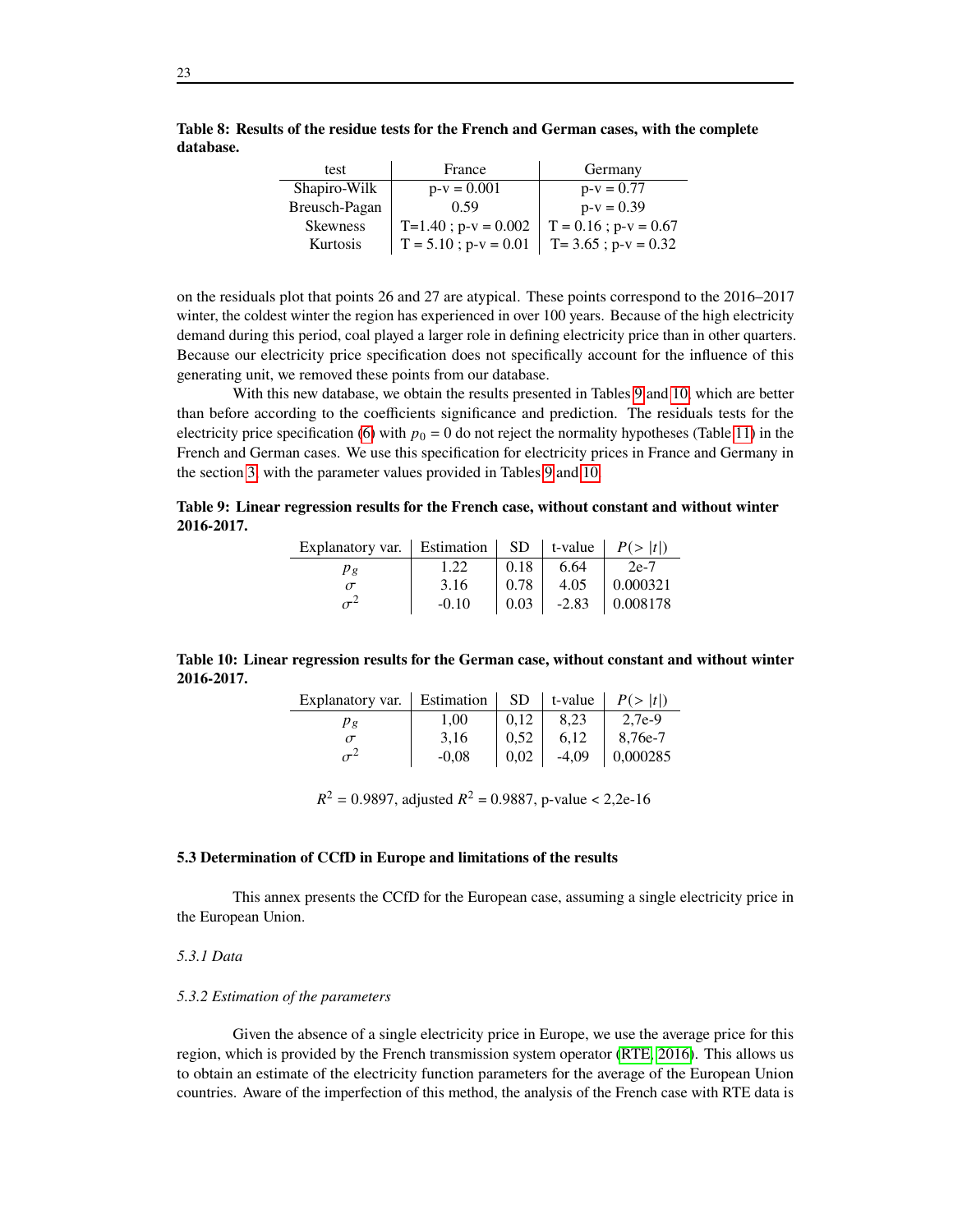| test            | France                    | Germany                    |  |
|-----------------|---------------------------|----------------------------|--|
| Shapiro-Wilk    | $p-v = 0.19$              | $p-v = 0.66$               |  |
| Breusch-Pagan   | 0.75                      | $p-v = 0.29$               |  |
| <b>Skewness</b> | $T = 0.83$ ; $p-v = 0.04$ | $T = -0.48$ ; $p-v = 0.21$ |  |
| Kurtosis        | $T = 4.07$ ; $p-v = 0.08$ | $T = 2.95$ ; $p-v = 0.94$  |  |

<span id="page-23-0"></span>**Table 11: Residue test results for the French and German cases, without winter 2016-2017.**

also presented in order to compare the results obtained with the two data sources [\(RTE](#page-27-14) [\(2016\)](#page-27-14) and [CRE](#page-26-6) [\(2010–2019\)](#page-26-6)).

<span id="page-23-2"></span>**Table 12: Reference values of electricity price parameters (€/MWh) in Europe and France, with**  $p_e(\sigma) = p_2\sigma^2 + p_1\sigma + p_0$ .

|         | France    | Europe    |
|---------|-----------|-----------|
| $p_0$   | 35.266    | 31.286    |
| $p_1$   | 0.5361    | 0.8343    |
| $p_{2}$ | $-0.0004$ | $-0.0026$ |

Unlike the section [3.1.1,](#page-12-1) the parameter  $p_0$  is non-zero while the parameter  $p_3$  is. The influence of the power generation fleet (i.e. the impact of the price of the marginal technology called) is here integrated in the constant  $(p_0)$ . While this distinction with the estimation based on CRE data implies different results summarized in the rest of this section, one can note the strong sensitivity of the CCfD characteristics to the electricity mix.

Production marginal costs analysis First, the variable costs of PtH production (i.e. electricity prices) are lower for a decarbonized fleet as in the French case than for the average of the European fleet (for a CO<sub>2</sub> price higher than 15  $\epsilon/t$ ) as can be seen in the Figure [11.](#page-23-1)

## <span id="page-23-1"></span>**Figure 11: Electricity price (€/MWh) versus CO**<sup>2</sup> **price (€/t).**



Interpretation: The above curves represent the price of electricity as a function of the price of carbon in France (blue curve:  $p_0 = 35.266$ ;  $p_1 = 0.5361$ ;  $p_2 = -0.0004$ ) and in Europe (yellow curve:  $p_0 = 31.286$ ;  $p_1 = 0.8343$ ;  $p_2 = -0.0026$ ). These prices are identical for a carbon price of 15€/t.

Also, gas prices have a strong influence on SMR production costs, and thus on the strike and payment of the CCfD. This impact is shown in Figure [14.](#page-25-0) The consequences of Proposition 1 are illustrated there: there is a threshold gas price such that CCfD is not useful since, whatever the carbon price, hydrogen by electrolysis is cheaper than by steam reforming. However, due to the different shape of the electricity price function and the value of its parameters, this threshold price  $(\bar{p}_{g}^{\chi,a})$  is lower than in the French and German cases since, for Europe,  $\bar{p}_{g}^{\chi,a} = 21.46 \epsilon/MWh$  while, in France,  $\bar{p}_{g}^{\chi,a} = 47.19 \text{E/MWh}$  (with the CRE data) and, in Germany,  $\bar{p}_{g}^{\chi,a} = 31.15 \text{E/MWh}$ .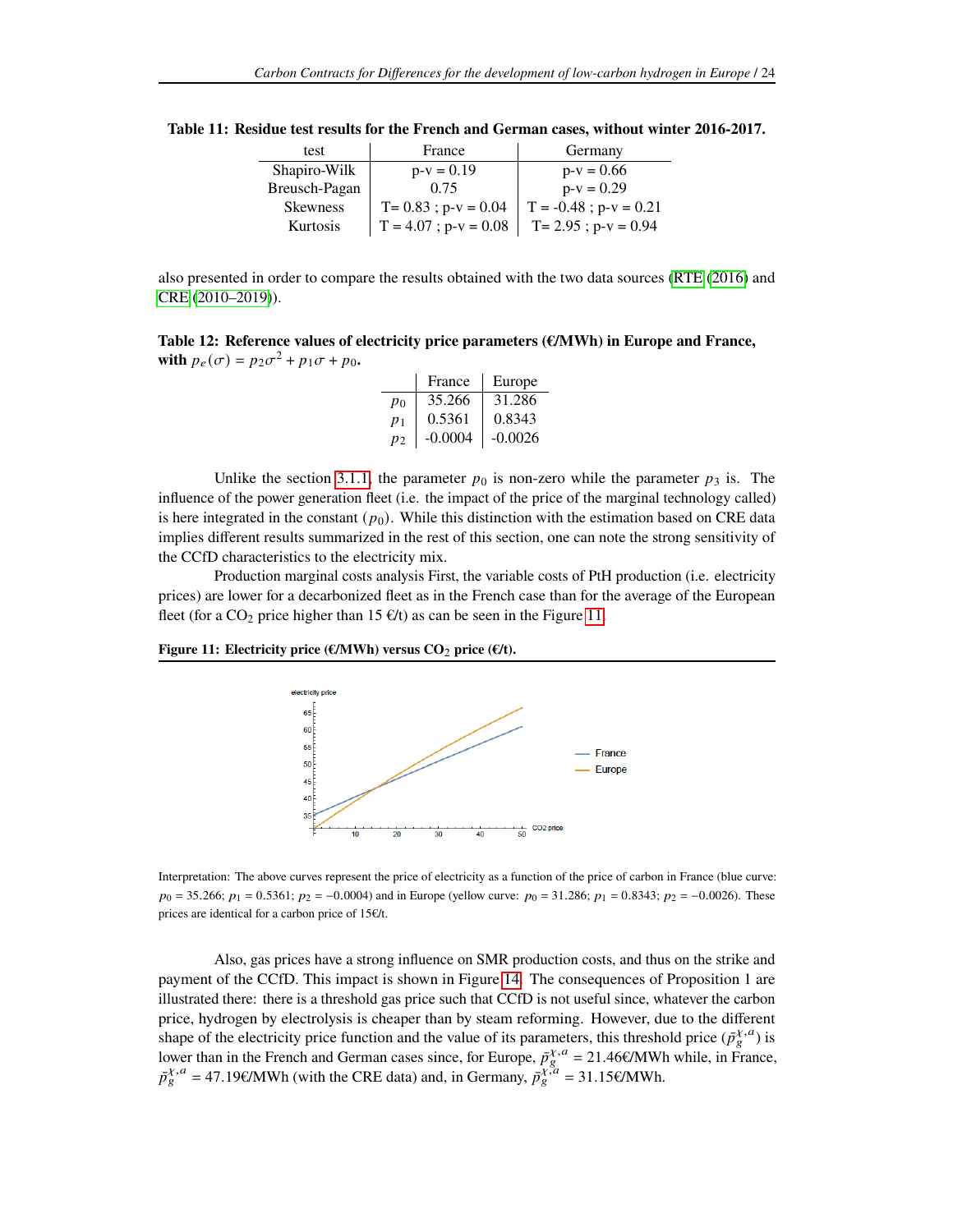#### **Figure 12: Marginal costs of both technologies in Europe.**



Interpretation: The blue (respectively orange) curve represents, as a function of the gas price (€/MWh), the marginal costs of hydrogen production by electrolysis (resp. steam reforming) in Europe (i.e. for parameters whose values are those of Tables [3](#page-14-0) and [12,](#page-23-2) when the carbon price is 20€/t. For any gas price below 21.46 €/MWh, the marginal cost of PtH is higher than that of SMR.

*5.3.3 Analysis of the CCfDstrike and payement characteristics*

Without additional support

#### <span id="page-24-0"></span>**Figure 13: CCfD Strikes in Europe.**



Interpretation: The curve above represents the CCfD strike for the average European country. More precisely, the couple  $(\sigma_m; \sigma_M)$  for this region. The abscissa of the connection point of the  $\sigma_m$  and  $\sigma_M$  curves corresponds to  $\bar{p}_{\xi}^{\chi,a}$  defined in [\(10\)](#page-7-3) i.e. the gas price above which the CCfD is useless. It is equal to 21.47€/MWh. For any pair ( $p_g, \sigma$ ) inside this curve, the payment to the producer will be positive.

#### Impact of additional Sate Aids

#### *5.3.4 Comparison of the results obtained with the two data sets with the French case*

The comparison of the results obtained with the two data sources highlights the sensitivity of the strike and the payment to the two data sources (c.f. Figures [16](#page-25-1) and [17\)](#page-26-15) and suggests that errors could result from imperfections in the data collected and/or errors in the prediction of the reference parameters.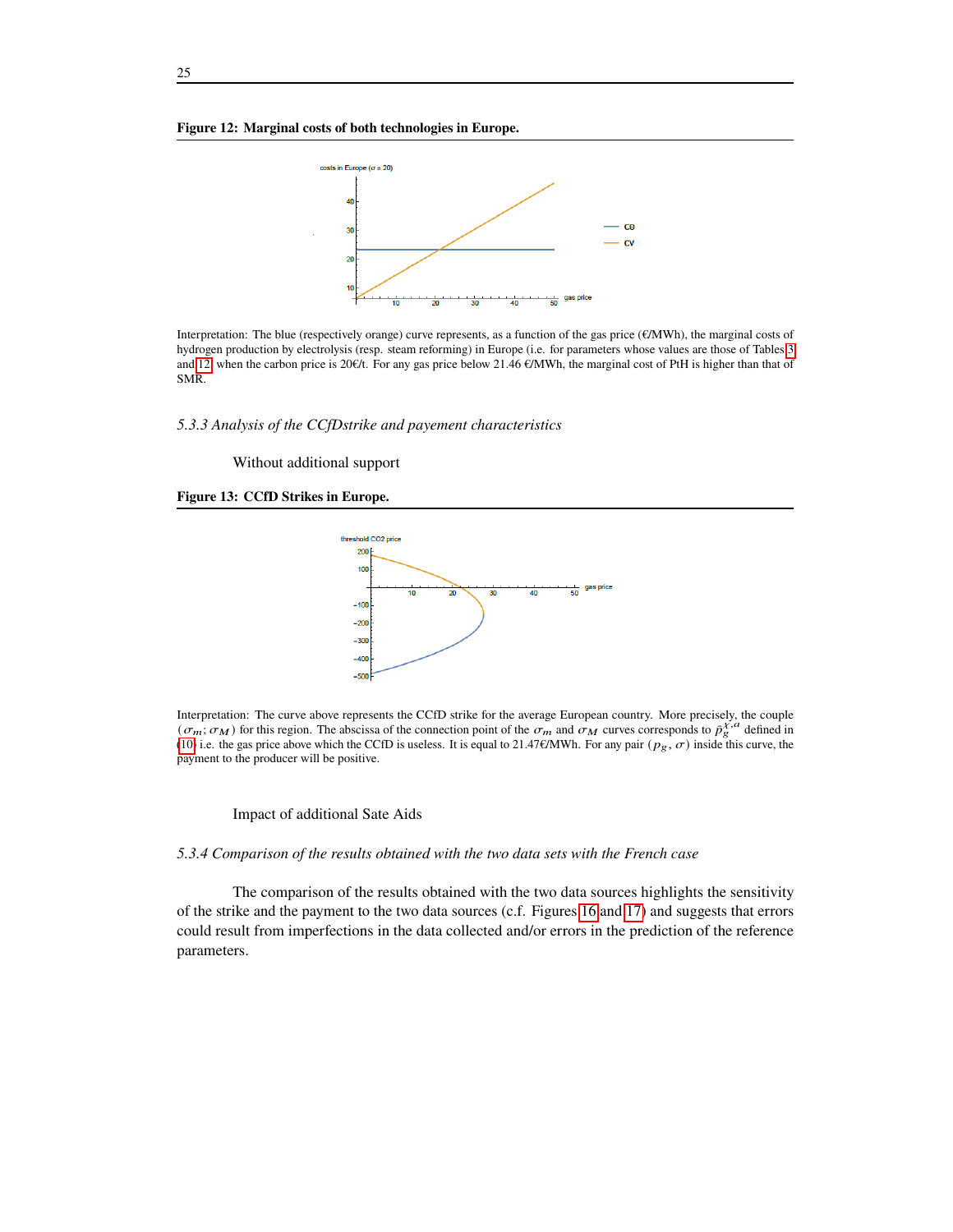# <span id="page-25-0"></span>**Figure 14: Payment of CCfD in Europe according to the price of gas.**



Interpretation: The curves above represent the CCfD payment in Europe as a function of the market carbon price  $(\epsilon/t)$  and different gas prices (€/MWh). Above a certain gas price (21.46€/MWh for the European case without additional support), the payment is negative whatever the carbon price, i.e. the CCfD is not useful. This is visible for  $p_g = 25$ .

|  |  | Figure 15: Impacts of aid supplementing the carbon market on the CCFD strike in Europe. |
|--|--|-----------------------------------------------------------------------------------------|
|  |  |                                                                                         |



Interpretation: The curves above represent the changes in the strike (in  $\epsilon/t$ ) - function of the gas price (in  $\epsilon/MWh$ ), following free allocations of emission permits for steam reforming (on the left) and compensation of indirect carbon effects for electrolysis (on the right).



<span id="page-25-1"></span>**Figure 16: Comparison of the French strikes obtained with CRE and RTE data.**

Interpretation: These curves represent the different threshold prices (in €/t) - functions of the gas price (in €/MWh), obtained from RTE data (left) and CRE data (right).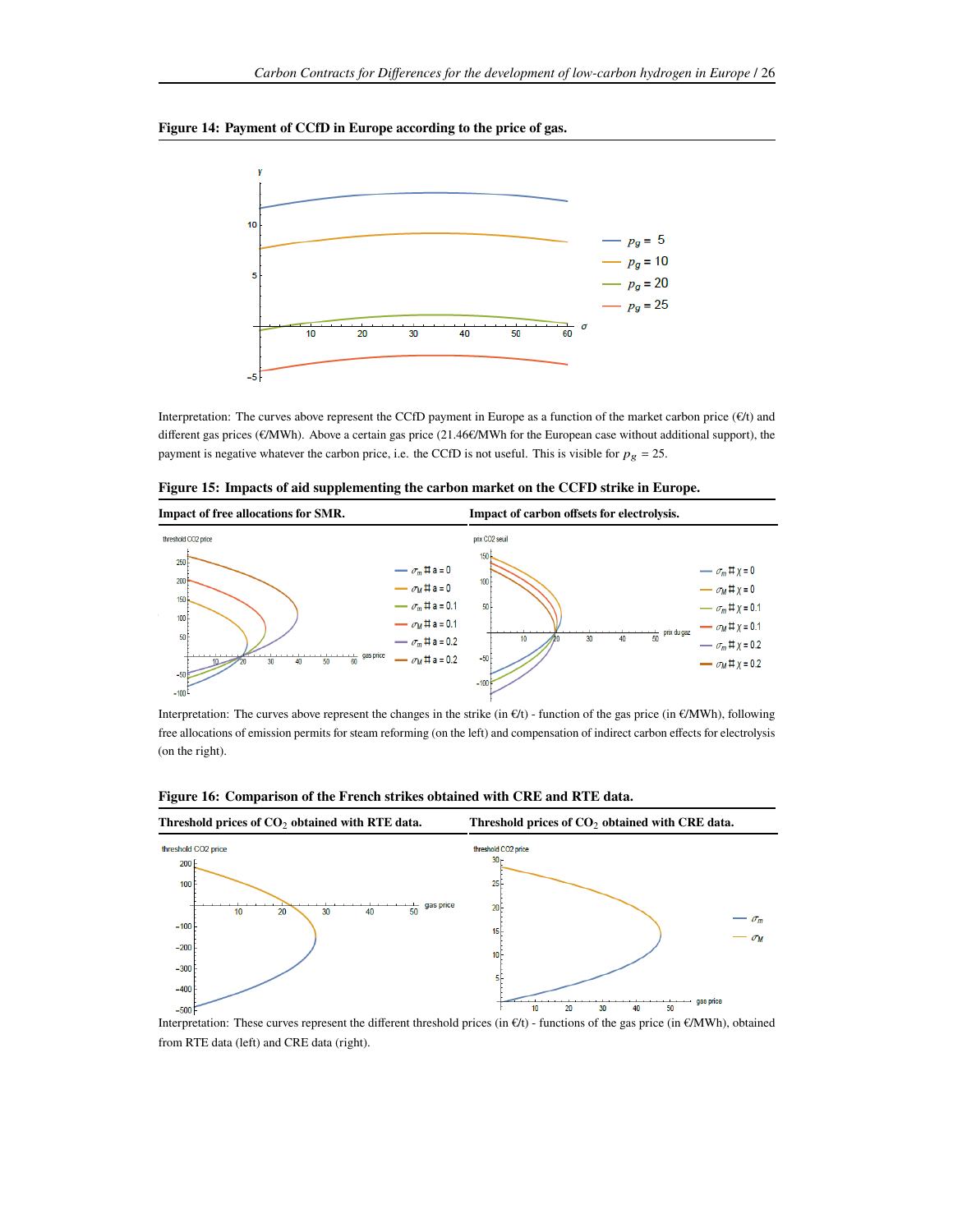

<span id="page-26-15"></span>**Figure 17: Comparison of the French payments obtained with CRE and RTE data.**

Interpretation : These curves represent the different payments (in €/MWh) obtained from RTE data (left) and CRE data (right), according to several gas prices (in €/MWh).

# **ACKNOWLEDGEMENTS**

The views, assumptions and opinions expressed in this paper are those of the authors. The authors thank, and L. Joudon, F. Salaun and F. Le Strat for their sound advice.

#### **References**

- <span id="page-26-13"></span>O. Alao and P. Cuffe. Structuring Contract-for-Difference Instruments for Hedging Electricity Price Risks on a Blockchain-based Marketplace. *Working Paper*, 2021. doi: 10.36227/techrxiv.14140814.v1.
- <span id="page-26-11"></span>V. Azarova and M. Mier. Market Stability Reserve under exogenous shock: The case of COVID-19 pandemic. *Applied Energy*, 283, 2021. ISSN 0306-2619. doi: 10.1016/j.apenergy.2020.116351.
- <span id="page-26-8"></span>BEIS. Hydrogen production costs 2021. Technical report, Department for Business, Energy and Industrial Strategy, UK, 2021.
- <span id="page-26-10"></span>K. Bruninx, M. Ovaere, and E. Delarue. The long-term impact of the market stability reserve on the EU emission trading system. *Energy Economics*, 89, 2020. ISSN 0140-9883. doi: 10.1016/j.eneco.2020.104746.
- <span id="page-26-9"></span>C. Chaton, A. Creti, and M.-E. Sanin. Assessing the implementation of the Market Stability Reserve. *Energy Policy*, 118, 2018. ISSN 0301-4215. doi: 10.1016/j.enpol.2018.03.027.
- <span id="page-26-2"></span>O. Chiappinelli and K. Neuhoff. Time-consistent carbon pricing: the role of carbon contracts for differences. Discussion paper, DIW Berlin, 2020.
- <span id="page-26-5"></span>O. Chiappinelli, T. Gerres, K. Neuhoff, F. Lettow, H. de Coninck, B. Felsmann, E. Joltreau, G. Khandekar, P. Linares, J. Richstein, A. Śniegocki, J. Stede, T. Wyns, C. Zandt, and L. Zetterberg. A green covid-19 recovery of the eu basic materials sector: identifying potentials, barriers and policy solutions. *Climate Policy*, 2021. doi: 10.1080/14693062.2021.1922340.
- <span id="page-26-6"></span>CRE. Observatoire des marchés de Gros de l'électricité et du gaz naturel, du premier trimestre 2010 au deuxième trimestre 2019. Technical report, Commission de Régulation de l'Energie, 2010–2019.
- <span id="page-26-1"></span>European Commission. A hydrogen strategy for a climate-neutral europe. Eu strategy, European Commission, 2020.
- <span id="page-26-12"></span><span id="page-26-3"></span>European Commission. Eu-ets revision proposal. Legislative proposal, EU, 2021.
- European Parliament and Council. Directive (eu) 2018/410 of the european parliament and of the council of 14 march 2018 amending directive 2003/87/ec to enhance cost-effective emission reductions and low-carbon investments, and decision (eu) 2015/1814, 2018.
- <span id="page-26-14"></span>Eurostat. *Natural gas price statistics.* Europa, 2021.
- <span id="page-26-7"></span>FCH2JU. Hydrogen roadmap europe : A sustainable pathway for the european energy transition. Technical report, Fuel cells and hydrogen joint undertaking, 2019.
- <span id="page-26-0"></span>FCH2JU. Opportunities for hydrogen energy technologies considering the national energy and climate plans. Technical report, Fuel cells and hydrogen joint undertaking, 2020.
- <span id="page-26-4"></span>Federal Government. The National Hydrogen Strategy. National strategy, Federal Ministry for Economic Affairs and Energy Public Relations Division, Germany, 2020.